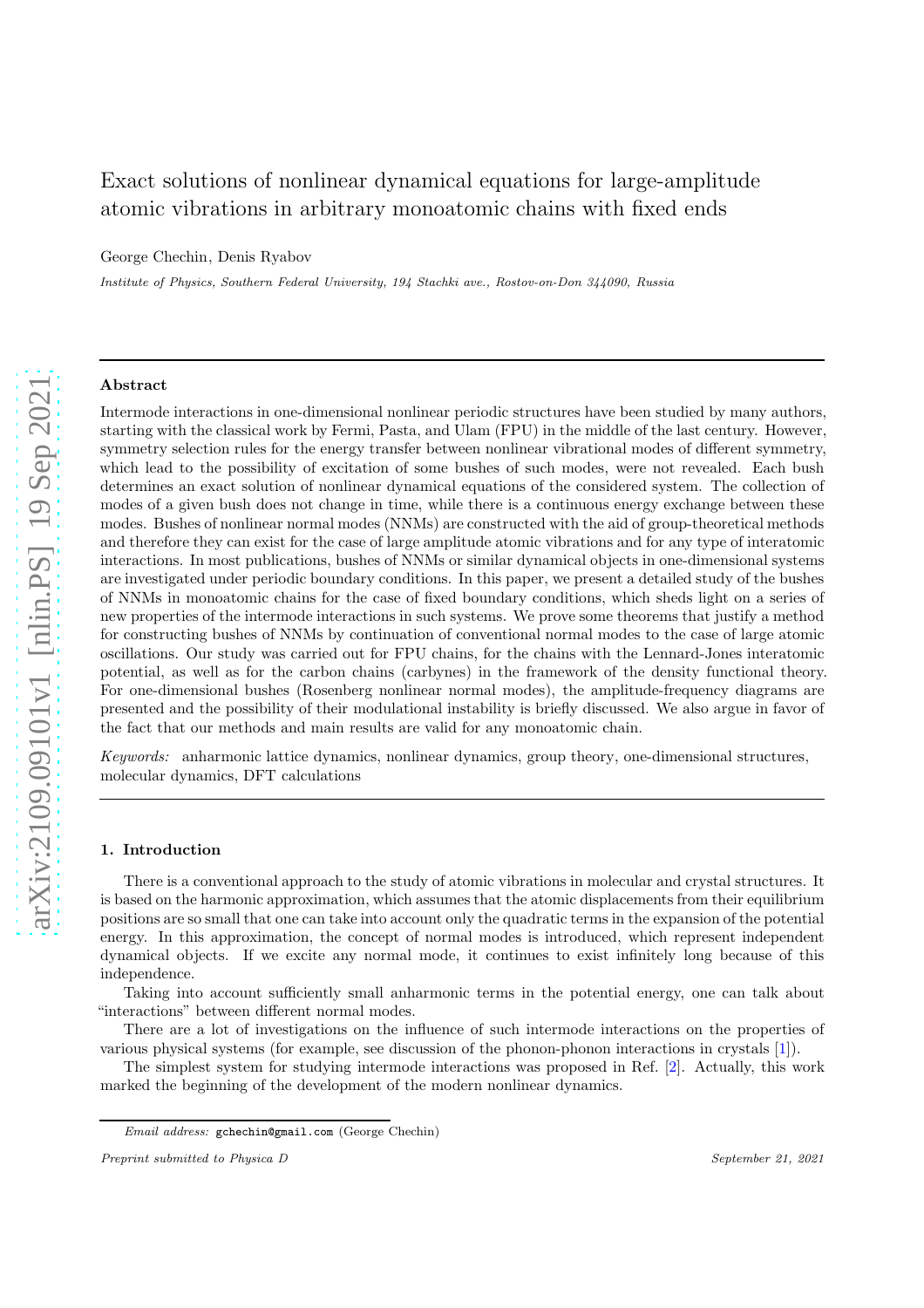In the above-cited paper, the so-called Fermi-Pasta-Ulam (FPU) chains were introduced. The FPU chain represents a one-dimensional system of masses (hereafter "particles") connected by weakly nonlinear springs, which perform longitudinal vibrations along the chain. All masses and springs are identical.

The history of this simple mechanical system takes us to the middle of the last century to Los Alamos, where the big lamp computer MANIAC was used for the purposes of the American atomic project. Since dynamical equations describing the FPU chains were impossible to solve by analytical methods, Enrico Fermi proposed to investigate them numerically with the aid of this computer. In its original formulation, the problem was posed as follows. If we excite the normal mode with the longest wavelength at the initial instant and take into account weak nonlinearities of the interatomic interactions, the energy will gradually pass to other normal modes during the system's time evolution. Then, in accordance with the general concepts of statistical physics, for the case of a sufficiently large number of particles, the final state of the chain should be equipartition of the energy of the initial excitation between all normal modes, which can be considered as the system's degrees of freedom. Fermi was interested in the dependence of the time of such a transition to the state of "thermodynamic equilibrium" on the value of the coefficient at the quadratic (FPU- $\alpha$  chain) or cubic (FPU- $\beta$  chain) terms, which are the amendments to the Hooke law.

Instead of the expected energy equipartition between all normal modes, the authors of [\[2](#page-22-1)] revealed an amazing result described by Zabusky in his brilliant review [\[3\]](#page-22-2) by the following words:

"Much to their surprise, the system did not 'equilibrate' energy among all the N-modes of the system, but rather exhibited long-time near-recurrences and energy sharing only among the lowest modes of the system... and finally returned almost completely to mode 1 after one near-recurrence period  $t_R$ ."

The  $t_R$  turns out to be a sufficiently long time interval, and the energy of the initial excitation returns to the first mode with an accuracy of 2–3%. Moreover, this accuracy of the energy return to the initially excited mode does not decrease even after many tens of periods  $t_R$ . If we rescale the frequencies of the normal modes to match the audio frequencies perceived by the human ear, then instead of the expected cacophony of sounds, corresponding to the equipartition of energy between all modes, the FPU chains performed a certain melody, in which individual modes were periodically solo on each return cycle (the corresponding music notes were even published!).

This result, which came into conflict with the basic principles of classical statistical physics, was called the FPU paradox. During the decade after the classic work of Fermi, Pasta, and Ulam [\[2\]](#page-22-1), many attempts have been made to resolve this paradox, but some clarity came only after the appearance of the breakthrough paper by Zabusky and Kruskal [\[4\]](#page-22-3). With the aid of the continuum approximation, the authors of this pioneering work made a transition from the system of ordinary differential equations, describing dynamics of the FPU- $\alpha$  chain, to a single differential equation in partial derivatives, which turns out to be the Korteweg de Vries (KdV) equation describing "solitary waves" of small amplitude in shallow water. It was in this work that the concept of "soliton" appeared for the first time, which became one of the most important concepts of nonlinear physics.

If we make a similar transformation of the dynamical equations for the  $FPU-\beta$  chain, we get the so-called modified KdV equation (mKdV). Both of these equations, KdV and mKdV, turned out to be "completely integrable"—the number of conservation laws (first integrals of motion) corresponding to them is equal to infinity.

A remarkable explicit nonlinear transformation between the solutions of the KdV and mKdV equations was found by Miura in Ref. [\[5\]](#page-22-4). This transformation has the form of the Riccati equation for the unknown solution of the KdV equation, and by the already known transition to the logarithmic derivative of some new function  $\psi$ , it can be reduced to the one-dimensional Schrödinger equation. Thus, thanks to Miura, a bridge was thrown from the problem of purely classical physics of solitons to some problems of quantum mechanics. As a result, the so-called "heroic period" began in the modern theory of solitons, which is colorfully described by Zabusky in Ref. [\[3](#page-22-2)].

Thus, the study of the dynamics of such a seemingly elementary mechanical system, which is the FPU model, has led to a very great result of modern physics—to the creation of the theory of solitons, which turned out to be "ubiquitous" dynamical objects. Moreover, FPU chains have led to a number of other significant discoveries in nonlinear dynamics. These discoveries are associated with dynamical chaos, discrete breathers,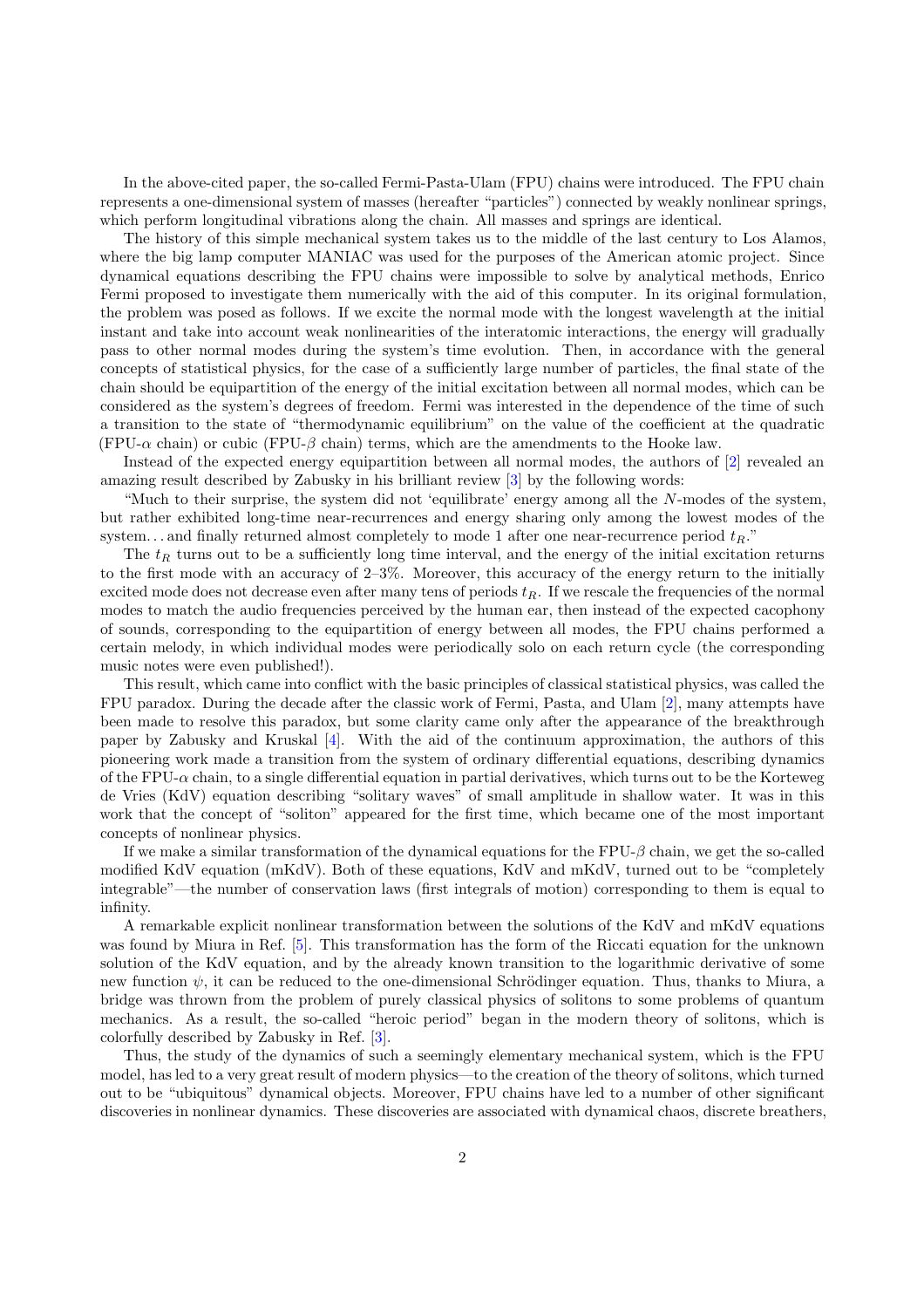bushes of nonlinear normal modes, etc. (see the special issue of the journal Chaos dedicated to the fiftieth anniversary of FPU chains).

In this regard, it is interesting to cite the opinion of Zabusky [\[6](#page-22-5)] in which he comments on two our papers about bushes of nonlinear normal modes in the FPU chains: "In our new investigation, we will examine the work of Chechin et al. (2002, 2004) [\[7,](#page-22-6) [8](#page-22-7)] to determine if the *n*-curve excitations are some kind of discrete or chaotic breather. Did we discover a new royal path in 1967 and miss an opportunity to explore the richness of a new domain of excitations by stepping off too soon?"

Above we have discussed intermode interactions in the case of the small-amplitude atomic vibrations. In the present paper, we consider intermode interactions in the case of *large-amplitude atomic vibrations* with the aid of the theory of bushes of nonlinear normal modes [\[9](#page-22-8), [10](#page-22-9)].

# <span id="page-2-1"></span>2. Synopsis of the present paper

#### 2.1. The problem to be investigated

We discuss dynamics of the atomic motion in monoatomic chains with fixed ends and N mobile atoms, under the condition of interatomic interactions between nearest neighbors<sup>[1](#page-2-0)</sup>.

We also make the assumption about the Lyapunov stability of motion [\[11\]](#page-22-10). Physically, this means that small perturbations of the initial conditions (positions of atoms and their velocities) at  $t = 0$  lead to small perturbation of the trajectory of motion in N-dimensional space for any finite time  $t > 0$  when solving the Cauchy problem for nonlinear Newton's equations.

#### 2.2. Basis definitions

We would like to give some definitions of the dynamical objects in nonlinear systems with discrete symmetry, which are considered in this paper, and briefly discuss their properties.

#### 2.2.1. Vibrational modes

— Conventional normal modes (NMs), which are considered in all textbooks on classical mechanics (for example, see Ref. [\[12\]](#page-22-11)). These modes are obtained in the harmonic approximation when one can neglect all terms above the second order of smallness in the decomposition of the potential energy into power series for the case of atomic vibrations with small amplitudes. Normal modes can be obtained by the diagonalization of the force constant matrix whose eigenvalues determine square roots of mode frequencies, while eigenvectors determine their atomic displacement patterns. Examples of NMs can be seen in tables in Secs. [5](#page-8-0) and [6.](#page-9-0)

— Nonlinear normal modes by Rosenberg (Rosenberg modes). They represent some generalization of the conventional normal modes to the case of nonlinear dynamical systems.

Rosenberg mode can be written in the form:

$$
[a_1, a_2, a_3, \dots, a_n] f(t), \tag{1}
$$

where  $a_i$  are constant coefficients, while  $f(t)$  is a certain function of time t. Thus, all degrees of freedom possess the *same time dependence*. The function  $f(t)$  can be obtained from the so-called governing differential equation. Note that conventional normal modes also satisfy the definition of Rosenberg modes, where  $f(t)$ is a sinusoidal function.

It is essential that Rosenberg modes can exist in the very specific systems, for example, in the systems whose potential energy represents homogeneous function of all its variables.

<span id="page-2-0"></span><sup>&</sup>lt;sup>1</sup>The effect of deviation from this condition is partially discussed in Section [8.](#page-17-0)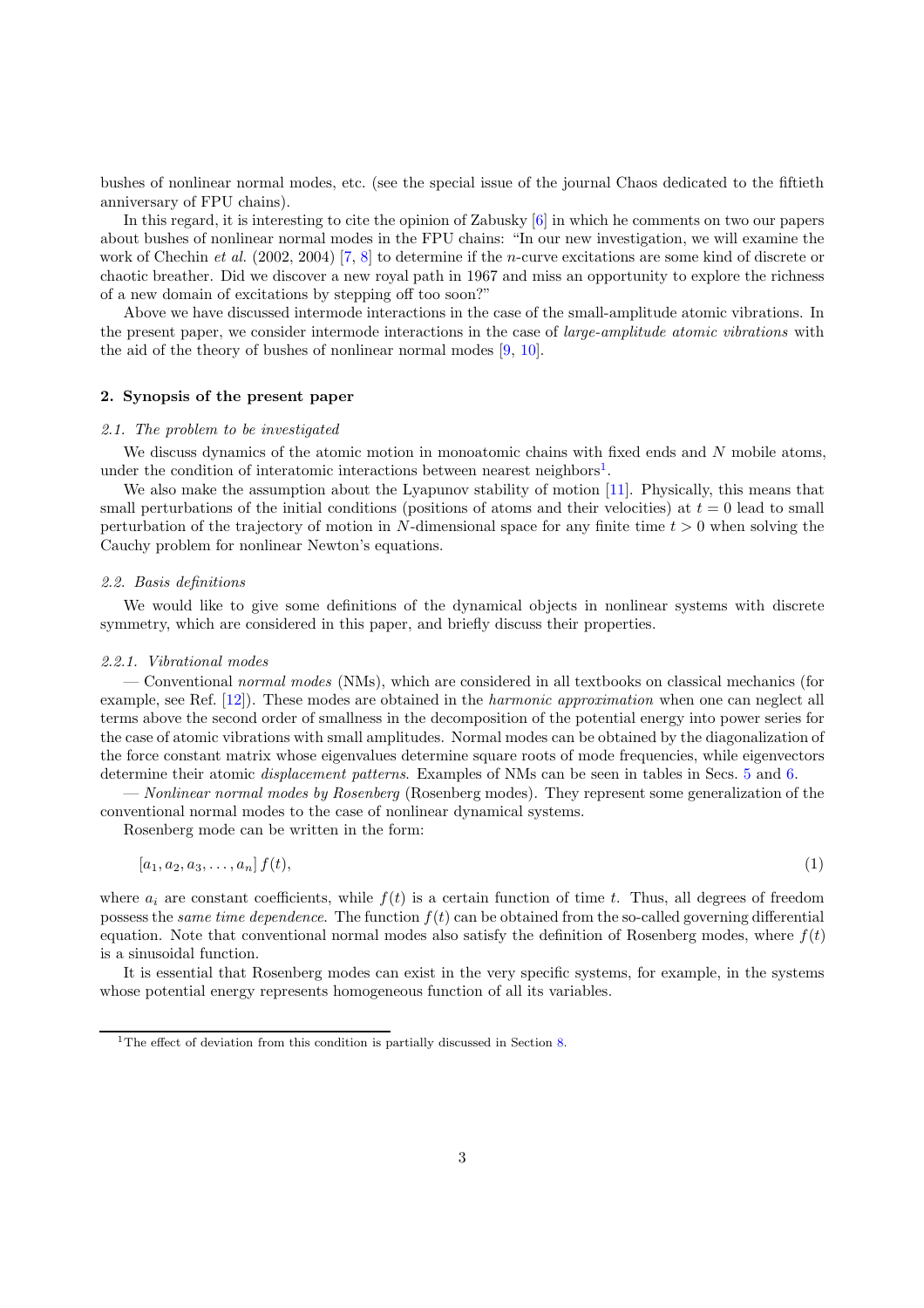## 2.2.2. Bushes of nonlinear normal modes

Let us take the displacement pattern of some normal mode and zero velocities of all atoms as initial conditions for numerical solving of the Cauchy problem for nonlinear equations of motion. Then, one usually finds that the displacement pattern of the original normal mode does not retain its symmetry with such a continuation of this mode into the region of nonlinearity.

However, it is proved in the bush theory that for discrete nonlinear dynamical systems, the symmetry of the original normal mode is retained and this leads to appearing of a certain bush of nonlinear normal modes (NNMs). In the present paper, we explain this process in detail for the case of monoatomic chains with fixed ends.

A given bush of NNMs can be excited by assigning some initial values to amplitudes of all its modes. However, we will often excite the bush by exciting only one of the system's vibrational modes. In this case, we use the following definition.

Definition 1. The mode, which is excited at the initial instant, is called the root mode, while the other modes of the bush that are involved into the vibrational process due to the intermode nonlinear interactions are called the secondary modes of this bush.

#### 2.3. Symmetry of vibrational states of systems with discrete symmetry

# 2.3.1. Classification of vibrational modes by symmetry

Nonlinear normal modes can be of different physical nature. In the present paper, only vibrational modes are considered, and, therefore, we use the term "vibrational mode" as a synonym of the term "nonlinear normal mode".

Let us begin with Wigner's theory and the theory of bushes of nonlinear normal modes. Wigner's theory deals with the classification of conventional (linear) normal modes according to the irreducible representations of the symmetry groups of molecules and crystals in their equilibrium states (more generally, according to the symmetry group of their Hamiltonian). This classification is adequate when considering small atomic vibrations in systems with discrete symmetry and is not correct in the case of large vibrations.

In contrast, the theory of bushes of nonlinear normal modes [\[9,](#page-22-8) [10\]](#page-22-9) was developed specifically for the case of large atomic oscillations. In this case, the classification is based on the symmetry subgroups  $G_i$  of the symmetry group  $G_0$  of the system's equilibrium state (see Sec. [7\)](#page-12-0). Each bush is associated with several irreducible representations of the group  $G_0$ .

Let us clarify what kind of symmetry is used in studying bushes of vibrational modes and how this symmetry is related to the symmetry operations considered in the present paper. The group  $G_0$  is one of the point or space symmetry groups. The elements of point groups are rotations, reflections and improper rotations, while translations, the screw axes and glide planes are added to them for description of space groups. However, due to the very simple structure of the considered systems, we will use only two symmetry operations—a permutation  $P$  and an inversion  $I$ , whose meaning requires some explanation.

#### 2.3.2. Structure of normal modes

Considering tables of normal modes presented in the present paper (see below Tables [1-](#page-8-1)[4\)](#page-14-0), one can notice that their displacement patterns possess inversion or permutation localized in the center of the chain. This center is located on the central atom for an odd number of the atoms  $N$  in the chain and between two central atoms for even N.

For  $N = 3$ , the first two normal modes possess patterns [ $\mu$ , 1,  $\mu$ ] and [1, 0, -1]. By adding zero displacements of fixed atoms, we can rewrite these patterns in the form  $[0, \mu, 1, \mu, 0]$  and  $[0, 1, 0, -1, 0]$ . Note that in our tables, the displacement patterns of NMs are represented as columns of the corresponding matrix, but now it is more convenient to write them in the form of rows.

Let us now write the state of the infinite one-dimensional crystal corresponding to the first of the above modes, omitting commas between atomic displacements and depicting bar over the negative components (as it is customary in crystallography)

<span id="page-3-0"></span>
$$
[\dots | 0\mu 1\mu | 0\bar{\mu} \bar{1}\bar{\mu} | 0\mu 1\mu | 0\bar{\mu} \bar{1}\bar{\mu} | 0 \dots], \tag{2}
$$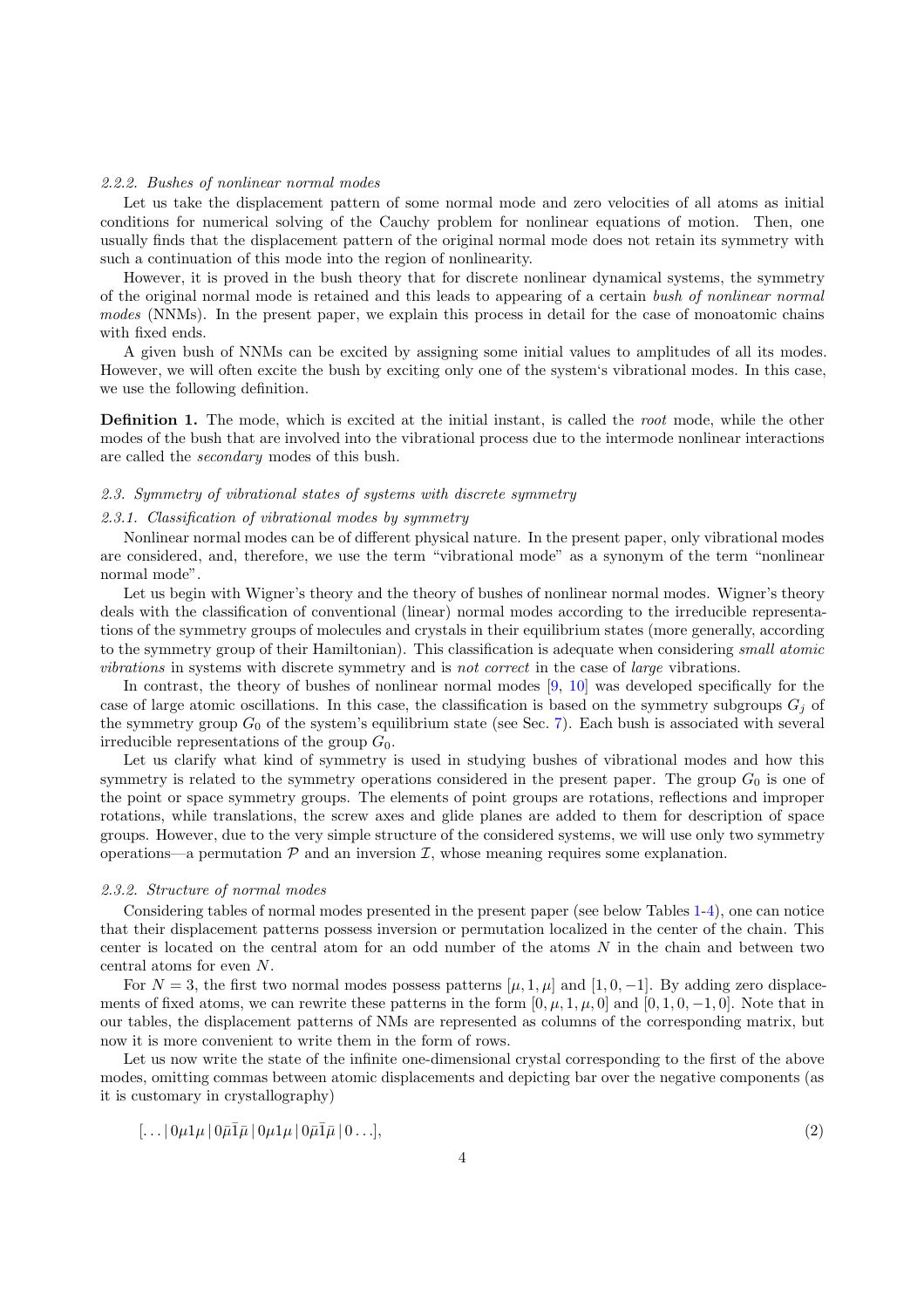and the similar representation for the second mode in the case  $N = 3$ :

<span id="page-4-0"></span>
$$
[\dots |010\overline{1} | 010\overline{1} | 010\overline{1} | 0 \dots]. \tag{3}
$$

Note that the correct "continuation" of our chain (with immobile terminal atoms) requires, in the general case, to consider the periodic boundary conditions for a chain with  $2(N + 1)$  atoms.

It can be seen from [\(2\)](#page-3-0) and [\(3\)](#page-4-0) that in these states the crystal structure has basis translation by the value 8a and 4a, correspondingly, where a is the distance between the atoms in the crystal's equilibrium state (or the size of the primitive cell). Thus, during the transition of the crystal structure from the equilibrium state to the states with displaced atoms in accordance with [\(2\)](#page-3-0), i.e., upon the symmetry transformation  $G_0 \to G_j$ , the translational symmetry decreased by 8 times, and, therefore, the primitive cell is increased by the same times.

Let's give a few more examples of atomic patterns, taking into account the difference of these patterns for different parity of N and for different parity of the number of normal modes in their ordered set.

For the first mode in the case  $N = 4$ , we have the pattern  $[\mu \lambda \lambda \mu]$ , which produces the following state of one-dimensional crystal after surrounding by zeros of immobile atoms:

$$
[\dots | 0\mu\lambda\lambda\mu | 0\bar{\mu}\bar{\lambda}\bar{\lambda}\bar{\mu} | 0\mu\lambda\lambda\mu | 0\bar{\mu}\bar{\lambda}\bar{\lambda}\bar{\mu} | 0 \dots]. \tag{4}
$$

Similarly, for the second mode with pattern  $[\mu \lambda \overline{\lambda} \overline{\mu}]$ , we have in the same  $N = 4$  case:

$$
[\dots | 0\mu\lambda\bar{\lambda}\bar{\mu} | 0\mu\lambda\bar{\lambda}\bar{\mu} | 0\mu\lambda\bar{\lambda}\bar{\mu} | 0\ldots]. \tag{5}
$$

For the  $N = 5$  case, one can obtain the following results for the first two normal modes:

$$
[\dots | 0\mu\lambda 1\lambda\mu | 0\bar{\mu}\bar{\lambda}\bar{1}\bar{\lambda}\bar{\mu} | 0\mu\lambda 1\lambda\mu | 0\bar{\mu}\bar{\lambda}\bar{1}\bar{\lambda}\bar{\mu} | 0 \dots], \tag{6}
$$

$$
[\dots] 0\mu\mu 0\bar{\mu}\bar{\mu} \mid 0\mu\mu 0\bar{\mu}\bar{\mu} \mid 0\mu\mu 0\bar{\mu}\bar{\mu} \mid 0\dots]. \tag{7}
$$

#### 2.3.3. Symmetry of the displacement patterns

For clarity, we will describe the symmetry of the normal modes' atomic patterns in the form they are given in our tables, without connection with the corresponding states of the one-dimensional crystal, how it is done in the general bush theory. Therefore, we will use only the operations of simple permutation  $(\mathcal{P})$ and inversion  $(\mathcal{I})$ .

It is easy enough to see both of these symmetry operations in (Tables [1-](#page-8-1)[4\)](#page-14-0), which contain normal mode patterns for different N. All odd modes possess permutation  $P$  at the center of the chain, while all even modes possess inversion  $\mathcal I$  at this center.

However, one can see in Table [4](#page-14-0) for  $N = 11$  zeros for some *odd* mode patterns, which must correspond to inversions located at positions of zeros. These elements  $\mathcal I$  certainly belong to the symmetry group of the atomic patterns, as can be seen from the corresponding states of the one-dimensional crystal.

#### 2.4. Novelty of the paper

Studying symmetry properties of normal modes, obtained for the case of small atomic oscillations in the harmonic approximation, makes it possible to construct bushes of nonlinear normal modes that can exist at large amplitudes of atomic oscillations. These bushes are exact solutions of the corresponding nonlinear equations of motion despite large anharmonicity of the problem.

## 3. Theory of the bushes of nonlinear normal modes

In 1930, Wigner's pioneering paper [\[13\]](#page-22-12) was published, in which group theoretical methods were used for the first time to analyze and classify normal modes in molecules and crystals. This work has become classical and its results are now presented in all textbooks on spectroscopy of such physical objects.

Wigner showed that normal modes can be classified according to the irreducible representations (irreps) of the symmetry group  $G_0$  of the considered system in its equilibrium state (in a more general case, according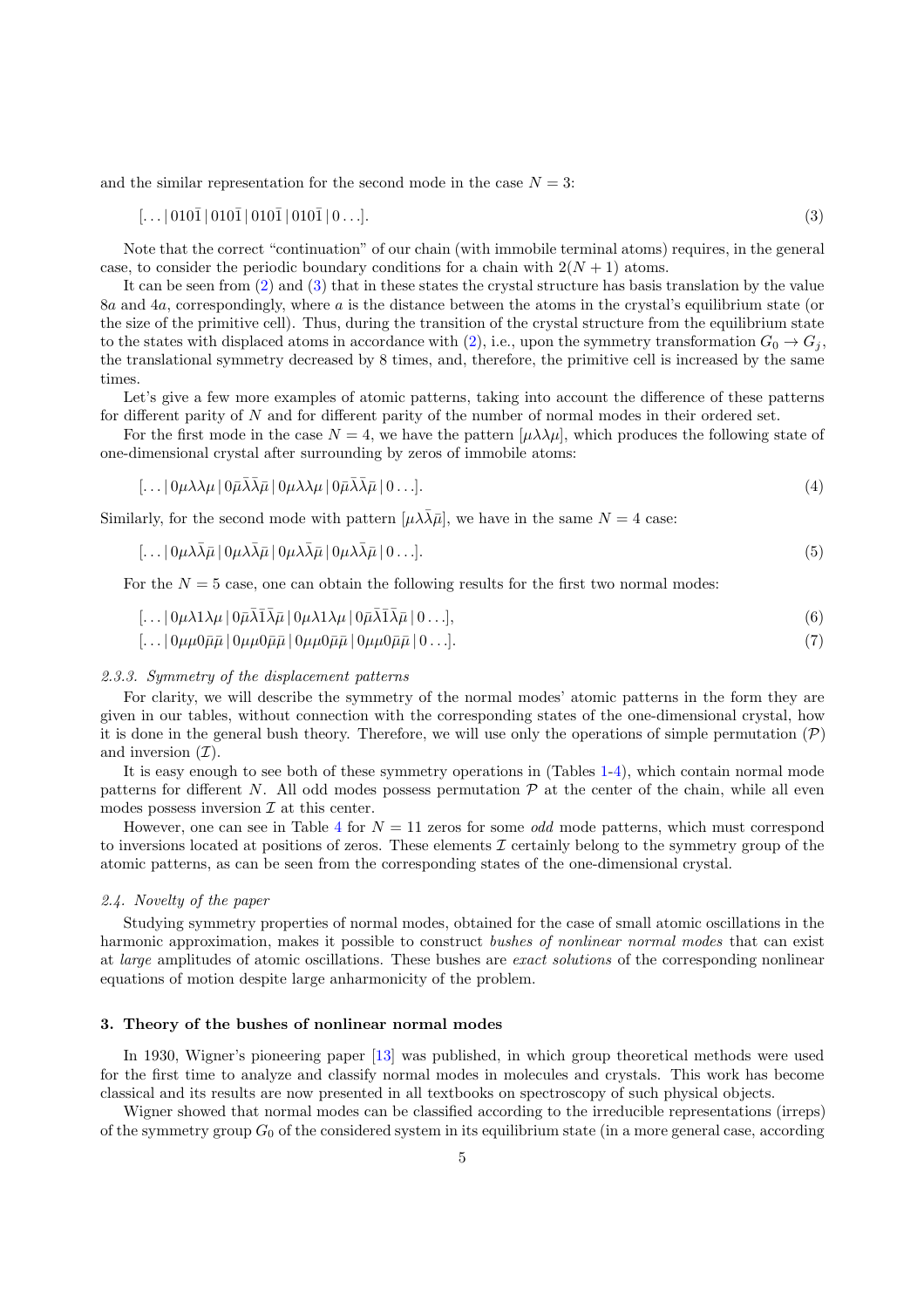to the irreps of the group of the system's Hamiltonian). The degeneracy of frequency of any normal mode is determined by the dimension of a certain irrep of the group  $G_0$ , and the basis vectors of this irrep determine the patterns of atomic displacements corresponding to the given mode.

Let us emphasize that these classical results were obtained for the normal modes, i.e., for the case of small atomic vibrations in the harmonic approximation. In this regard, the following question arises: how will Wigner's results change when passing to the case of large-amplitude atomic vibrations? The theory of bushes of nonlinear normal modes (hereafter the bush theory) gives a complete answer to this question [\[9,](#page-22-8) [10](#page-22-9)]. Since this theory is based on the group-theoretical methods only, it can be used when taking into account nonlinear terms in the potential energy of any magnitude and of any type for any system with discrete symmetry. The bush theory essentially uses the apparatus of irreducible representations of point and space groups and can be applied for studies of the nonlinear dynamics of complex spatial structures. In particular, it was used in a large series of publications [\[14](#page-22-13)[–21\]](#page-22-14) devoted to the study of atomic vibrations in different molecular and crystal structures.

In [\[9\]](#page-22-8), exact selection rules were found for the excitation transfer between vibrational modes of different symmetry. If we use these general selection rules for the case of small oscillations in a system with discrete symmetry, for example, for the FPU chain, then it is possible to determine from which normal mode to which the energy can pass in the process of the time evolution of the system. These selection rules generate significant restrictions on the excitation transfer between different modes, which leads to the possibility to excite some sets of a finite number of modes that can exist in the system without transferring their energy to any other vibrational mode. These dynamical objects have been called bushes of nonlinear normal modes. The number of modes entering into a given bush represents its *dimension*, which can be any integer from one to the full dimension of the considered system.

Let's note again that the methods for constructing and studying bushes of modes have been developed for arbitrary nonlinear systems with discrete symmetry, and one-dimensional chain is the simplest object for applying the general bush theory.

Considering interactions between normal modes, we should note several works related to the study of bushes of vibrational modes in FPU chains.

In [\[22](#page-23-0)] for the FPU- $\beta$  chain, some "closed" sets of normal modes were revealed that persisted during time evolution: the energy wandered only between these modes, not being transferred to other normal modes. This investigation was based on taking into account the specifics of the FPU- $\beta$  interatomic interactions. It was shown in our papers [\[7](#page-22-6), [8\]](#page-22-7) that the above "closed" sets of modes are nothing more than the simplest examples of bushes of nonlinear normal modes.

After the aforementioned paper by Poggi and Ruffo, several papers of other authors were published in which intermode interactions were also studied based on the specifics of interatomic interactions in the FPU chains [\[23](#page-23-1)[–26\]](#page-23-2). Only in Refs. [\[27,](#page-23-3) [28\]](#page-23-4) Rink used some group-theoretical methods for constructing the exact dynamical objects consisting of several vibrational modes, however, this work was performed again precisely for one-dimensional FPU-chains.

In most papers devoted to dynamics of the FPU-chains, periodic boundary conditions were used, which make it easier to construct solutions in the form of bushes of vibrational modes. On the other hand, the phenomenon of the energy return to the initially excited mode was discovered in FPU-chains for the case of fixed boundary conditions. Therefore, it is interesting to consider the possibility of the existence of bushes of vibrational modes in this case as well.

In the present work, we show that this problem turns out to be more nontrivial than that for the periodic boundary conditions. Some subtle details of intermode interactions can be revealed by considering the dynamics of monoatomic chains with the fixed boundary conditions. It is essential that we investigate the case of strong anharmonisms corresponding to atomic vibrations with large amplitudes.

## 4. The simplest example with two degrees of freedom

In this section, we introduce some concepts from the theory of bushes of modes and prove a simple theorem on the intermode interactions in a system with two degrees of freedom.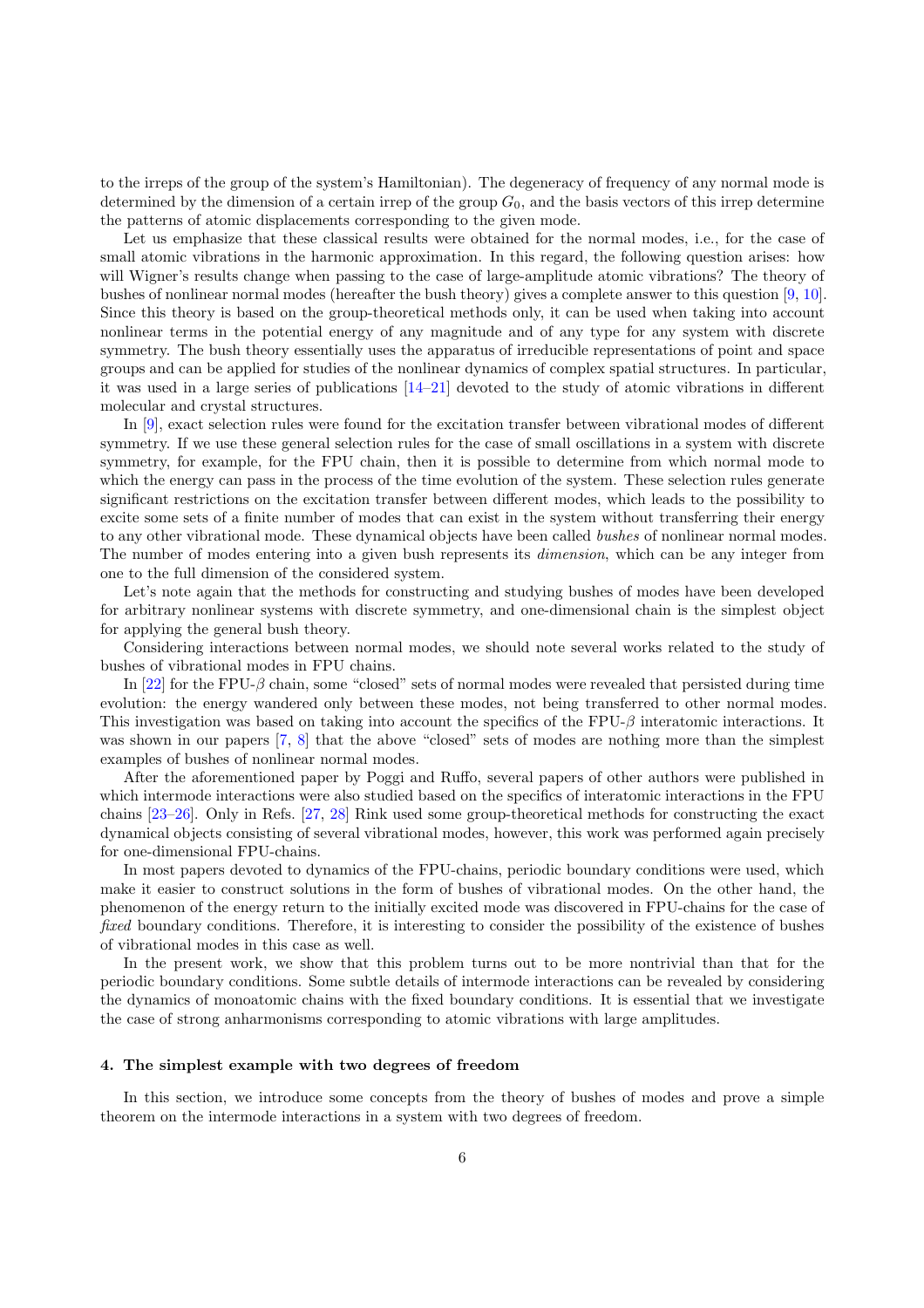## 4.1. Solution of the Cauchy problem for the chain with two mobile atoms

We consider a monoatomic chain with 4 atoms, two of which are mobile (internal atoms), while the terminal atoms are fixed.

Since only longitudinal vibrations are considered, this system has two degrees of freedom (and, therefore, two normal modes)—the symmetric mode with the displacement pattern  $[a, a]$  and the antisymmetric mode with the pattern  $[a, -a]$ . Thus, the symmetric mode describes in-phase oscillations of two mobile atoms, while the antisymmetric mode describes their antiphase oscillations.

Hereafter, when speaking about the excitation of a given normal mode, we mean the following procedure. Using the harmonic approximation, we find the eigenvector of the force-constant matrix that determines the pattern of atomic displacements of this mode and assign some value  $A$  to its amplitude. Then we integrate the nonlinear equations describing the dynamics of the considered system with the aid of some numerical method (as a rule, we use one of the Runge-Kutta methods), assuming the initial velocities of all atoms are equal to zero.

However, let us begin with consideration of the solution of two nonlinear differential equations of the FPU chain in the form of a *power expansion* in a small vicinity of the point  $t = 0$  for the case of interatomic forces from the FPU- $\alpha$  model

$$
F(x) = -x + \alpha x^2. \tag{8}
$$

Choosing the atomic displacement pattern  $[a, a]$  of the symmetric normal mode as the initial conditions with zero velocities of both atoms, we obtain the following power expansions for the time dependence of the displacements  $x_1(t)$ ,  $x_2(t)$  of the first and second atoms

<span id="page-6-0"></span>
$$
x_1(t) = a + \left(\frac{1}{2}a - \frac{1}{2}\alpha a^2\right)t^2 + O(t^4),\tag{9a}
$$

<span id="page-6-1"></span>
$$
x_2(t) = a + \left(\frac{1}{2}a + \frac{1}{2}\alpha a^2\right)t^2 + O(t^4).
$$
\n(9b)

Similarly, for the case of the antisymmetric mode, which corresponds to a pattern of atomic displacements  $[a, -a]$ , we have

$$
x_1(t) = a + \left(\frac{3}{2}a + \frac{3}{2}\alpha a^2\right)t^2 + O(t^4),\tag{10a}
$$

<span id="page-6-3"></span><span id="page-6-2"></span>
$$
x_2(t) = -a - \left(\frac{3}{2}a + \frac{3}{2}\alpha a^2\right)t^2 + O(t^4). \tag{10b}
$$

Note that all these expansions are in even powers of the variable  $t$ , due to the symmetry of the Newton equations with respect to the time reversal.

In these equations, the coefficients at the quadratic terms in the variable  $t$  are directly related to the accelerations of the first and second atoms, and therefore, by virtue of Newton's second law, they determine the forces acting on our two mobile atoms.

Comparison of equations [\(9a\)](#page-6-0) and [\(9b\)](#page-6-1) shows that for the symmetric mode the accelerations of both atoms are different, and therefore, the forces acting on these atoms are also different, even for arbitrarily small times near the initial instant  $t = 0$ . This is also easy to understand from a direct examination of the forces acting on these atoms (see Theorem [1\)](#page-7-0).

## 4.2. Symmetry analysis of intermode interactions

The pattern [a, a] is invariant under *permutation* of its components (operation  $P$  relative to the center of this short chain, which is located between two mobile atoms), while the pattern  $[a, -a]$  is invariant under inversion located at the same center (operation  $\mathcal{I}$ ).

These normal modes are independent of each other in the harmonic approximation and their time dependencies are described by sinusoidal functions with different frequencies.

If we take into account some small anharmonic terms in the potential energy, a weak interaction between the above discussed modes arises and we can prove a simple theorem: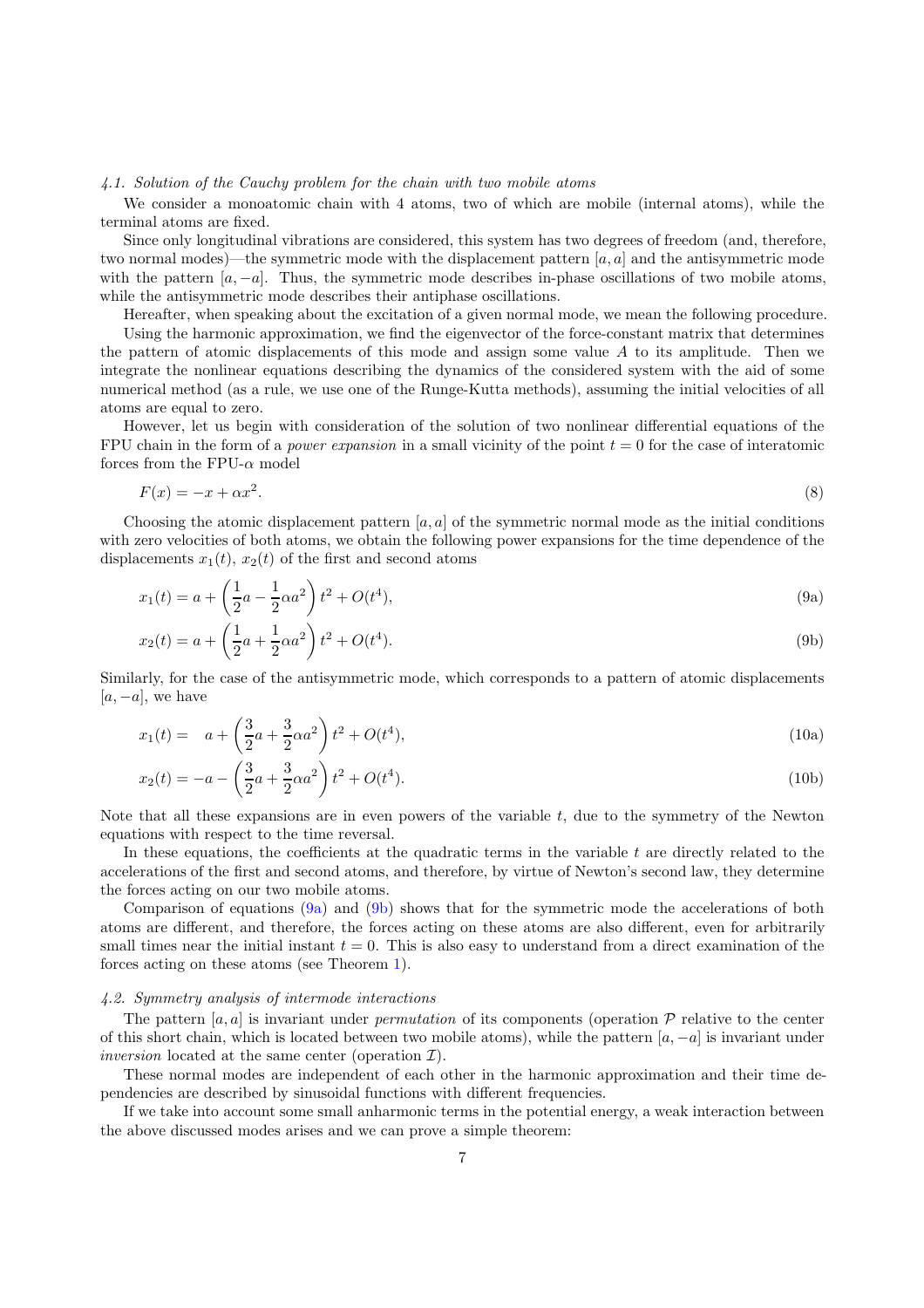

<span id="page-7-1"></span>Figure 1: The antisymmetric mode with the displacement pattern  $[a, -a]$ .

<span id="page-7-0"></span>**Theorem 1.** The excitation (energy) cannot transfer from the antisymmetric mode to the symmetric mode, while the excitation transfer from the symmetric mode to the antisymmetric mode can occur already at arbitrarily small times.

*Proof.* 1. Let us excite the antisymmetric mode with the displacement pattern  $[a, -a]$  at the initial instant  $t = 0$ . We can assume without loss of generality that  $a > 0$ . Then both mobile atoms are shifted from their equilibrium positions to the center of the chain by equal distances  $a$  (see Fig. [1\)](#page-7-1).

Consequently, the forces acting on them from the terminal atoms are the same in magnitude and opposite in direction. The same can be said about the forces acting between mobile atoms due to the Newton's third law.

Then, it follows from the uniqueness of the Cauchy problem for Newton's nonlinear equations that antisymmetry of the mobile atoms structure survives for  $t > 0$ .

This means that the antisymmetric mode can exist for an arbitrarily long time and for sufficiently large values of the parameter a of its displacement pattern  $[a, -a]$ . In turn, this means that the excitation (energy) from it is not transferred to the symmetric mode, because otherwise, during evolution, the initial pattern  $[a, -a]$  would turn into a general pattern  $[a, b]$  with  $a \not\equiv b$ .

2. Let us now consider the case when only symmetric mode with pattern  $[a, a]$  was excited at the initial instant  $t = 0$  for solving the Cauchy problem. If  $a > 0$ , then both mobile atoms are displaced by equal distances to the right, i.e., the first mobile atom moves away from the left fixed atom of the chain, while the second atom approaches the right end of the chain.

The interaction forces between these two atoms are equal in magnitude according to Newton's third law, and, therefore, the total forces acting on the first and second mobile atoms are obviously different<sup>[2](#page-7-2)</sup>. This fact leads to changing the initial pattern [a, a] of the symmetric mode to the form [a, b], where  $a \not\equiv b$ .

Thus, the excitation transfer from the symmetric mode to the antisymmetric mode occurs even at arbitrarily small time t.

Indeed, we can introduce in two-dimensional space, corresponding to the vector  $\vec{r} = [a, b]$ , a basis of two orthonormal vectors  $\frac{1}{\sqrt{2}}$  $\frac{1}{2}[1,1]$  and  $\frac{1}{\sqrt{2}}$  $\frac{1}{2}[1,-1]$ . Expanding  $\vec{r}$  in this basis, we get  $\vec{r} = A_1 \frac{1}{\sqrt{2}}$  $\frac{1}{2}[1,1]+A_2\frac{1}{\sqrt{2}}$  $\frac{1}{2}[1,-1].$ Thus, vector  $\vec{r}$  can be considered as a *linear combination of two modes*—symmetric and antisymmetric. In other words we can say that, being excited at the initial instant, the symmetric mode involves the antisymmetric mode into the vibrational process even at arbitrarily small times.

Note that in this very simple case, we encounter for the first time a certain two-dimensional bush consisting of symmetric and antisymmetric modes. In this case, the symmetric mode plays the role of the root mode, and the antisymmetric mode is the *secondary* mode, which is involved into the vibrational process due to nonlinear terms in dynamical equations.

Let us again consider the solution of the FPU nonlinear equations near  $t = 0$  represented by Eqs. [\(9a–](#page-6-0) [10b\)](#page-6-2).

Since positions of mobile atoms, determined by the presence of the inversion center between them, is preserved in time, it is obvious that the coefficients of series [\(10a\)](#page-6-3) will be strictly equal in magnitude and opposite in sign to those of series [\(10b\)](#page-6-2). In other words, the inversion symmetry of the antisymmetric mode

<span id="page-7-2"></span><sup>2</sup>Except of the specific case of an even interatomic potential.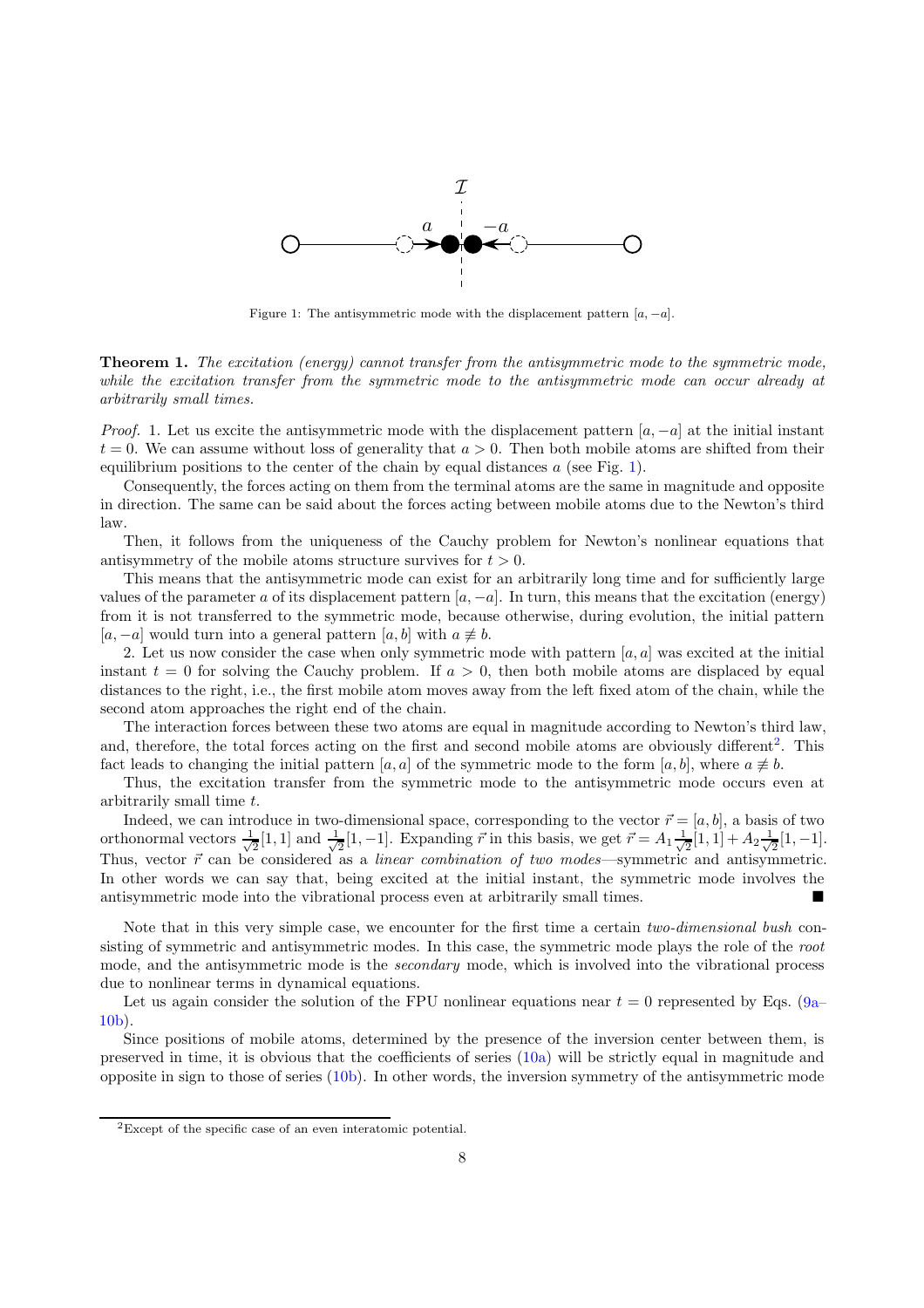| Mode      |       | $\overline{2}$ | 3        | $\overline{4}$ | 5        | 6        | 7        |
|-----------|-------|----------------|----------|----------------|----------|----------|----------|
| Frequency | 1.475 | 2.893          | 4.200    | 5.345          | 6.286    | 6.984    | 7.414    |
|           | 0.191 | 0.354          | 0.462    | 0.500          | 0.462    | 0.354    | 0.191    |
|           | 0.354 | 0.500          | 0.354    | $\bf{0}$       | $-0.354$ | $-0.500$ | $-0.354$ |
| Pattern   | 0.462 | 0.354          | $-0.191$ | $-0.500$       | $-0.191$ | 0.354    | 0.462    |
|           | 0.500 | 0              | $-0.500$ | $\bf{0}$       | 0.500    | $\Omega$ | $-0.500$ |
|           | 0.462 | $-0.354$       | $-0.191$ | 0.500          | $-0.191$ | $-0.354$ | 0.462    |
|           | 0.353 | $-0.500$       | 0.354    | $\bf{0}$       | $-0.354$ | 0.500    | $-0.354$ |
|           | 0.191 | $-0.354$       | 0.462    | $-0.500$       | 0.462    | $-0.354$ | 0.191    |

<span id="page-8-1"></span>Table 1: Patterns of atomic displacements of normal modes for the chain with  $N = 7$  atoms.

is conserved in time due to the uniqueness of the solution of the Cauchy problem for the system of ordinary differential equations, if we consider its behavior in the small vicinity of the initial instant.

Since inversion symmetry is conserved during the time evolution, the antisymmetric mode can exist as an exact dynamical object for an arbitrarily long time. In fact, it is a certain Rosenberg mode (see [\[29](#page-23-5)]).

The main result of our consideration of the case  $N = 2$  is the statement that the symmetric mode involves the antisymmetric mode into the vibrational process, while the antisymmetric mode does not involve the symmetric mode. This conclusion is based on symmetry-related arguments, due to which it should take place for any monoatomic chains and it is valid for any amplitude of the considered modes up to the loss of stability of the antisymmetric mode (see below).

#### <span id="page-8-0"></span>5. Symmetry of normal modes

The normal modes can be found as a result of solving the eigenproblem for the force constant matrix for the considered system, i.e., the matrix of second order partial derivatives of the potential energy in the harmonic approximation. Each eigenvector determines a pattern of atomic displacements, which is characterized by a certain symmetry group. In the case of the monoatomic chain with fixed ends and interactions only between the nearest neighbors, one can obtain an analytical formula for the eigenvectors and eigenvalues of the force constant matrix  $W$ . This formula was used already in the first work devoted to the FPU chains [\[2\]](#page-22-1).

Let  $k = 1..N$  be the index of the column of the force constant matrix, which determines the number of normal modes, and  $n = 1..N$  is the index of its row, which determines the position of the atom in the chain. Then we have

<span id="page-8-3"></span><span id="page-8-2"></span>
$$
\omega_k = 2\omega_0 \sin \frac{\pi k}{2(N+1)},\tag{11}
$$

$$
X_{k,n} = A_k \sqrt{\frac{2}{N+1}} \sin \frac{\pi k n}{N+1}.\tag{12}
$$

Here,  $\omega_k$  is the cyclic frequency of the kth mode,  $A_k$  is its amplitude,  $X_{k,n}$  is the displacement of the nth atom from its equilibrium position in the pattern of the normal mode with the number  $k$ , and the frequency  $\omega_0$  is determined by the interparticle potential  $[\omega_0 = 1$  for FPU models and  $3\sqrt[6]{4B_{LJ}/A_{LJ}^4}$  for the case of the Lennard-Jones potential [\(13\)](#page-9-1)].

Using Eq. [\(12\)](#page-8-2), one can analyze the symmetry of the displacement patterns of the normal modes for arbitrary N. Let us consider this problem in more detail.

In the second row of Table [1,](#page-8-1) we show in ascending order the frequencies of normal modes for the case  $N = 7$ . The corresponding eigenvectors of the matrix W are shown below in columns of the  $7 \times 7$  matrix. Similar information for the case of the chain with  $N = 8$  atoms is shown in Table [2.](#page-9-2)

Let us pay attention to the fact that the character of symmetry of atomic patterns of normal modes differs for the chains with odd and even number of atoms.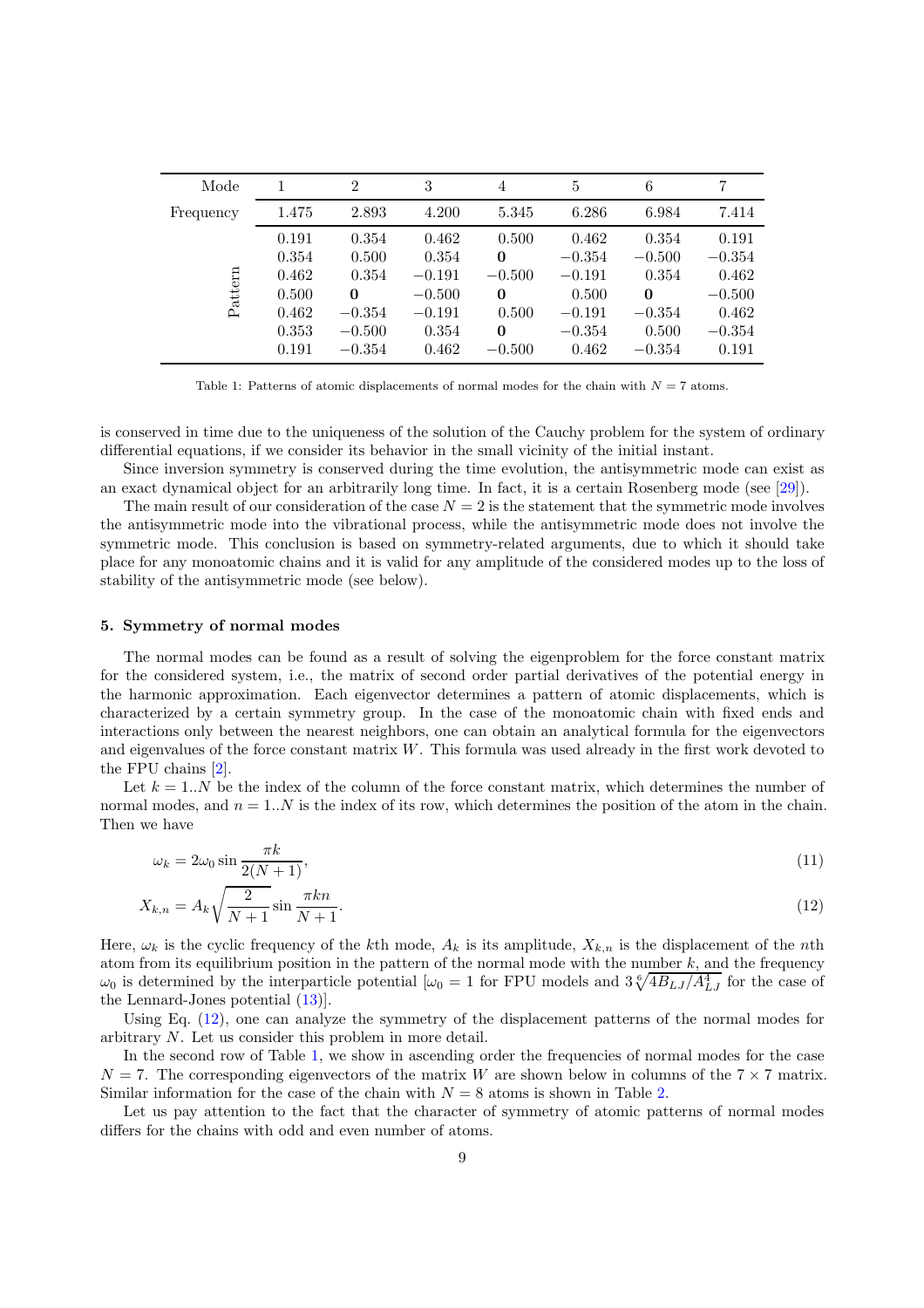| 1.313 | 2.586    | 3.780    | 4.859    | 5.791    | 6.547    | 7.104    | 7.445    |
|-------|----------|----------|----------|----------|----------|----------|----------|
| 0.161 | 0.303    | 0.408    | 0.464    | 0.464    | 0.408    | 0.303    | 0.161    |
| 0.303 | 0.464    | 0.408    | 0.161    | $-0.161$ | $-0.408$ | $-0.464$ | $-0.303$ |
| 0.408 | 0.408    | 0        | $-0.408$ | $-0.408$ | $\Omega$ | 0.408    | 0.408    |
| 0.464 | 0.161    | $-0.408$ | $-0.303$ | 0.303    | 0.408    | $-0.161$ | $-0.464$ |
| 0.464 | $-0.161$ | $-0.408$ | 0.303    | 0.303    | $-0.408$ | $-0.161$ | 0.464    |
| 0.408 | $-0.408$ | 0        | 0.408    | $-0.408$ | $\Omega$ | 0.408    | $-0.408$ |
| 0.303 | $-0.464$ | 0.408    | $-0.161$ | $-0.161$ | 0.408    | $-0.464$ | 0.303    |
| 0.161 | $-0.303$ | 0.408    | $-0.464$ | 0.464    | $-0.408$ | 0.303    | $-0.161$ |
|       |          |          |          |          |          |          |          |

<span id="page-9-2"></span>Table 2: Patterns of atomic displacements of normal modes for the chain with  $N = 8$  atoms.

One can reveal the following two types of symmetry elements of normal modes: permutation  $\mathcal P$  of vector components for "conjugate" atoms, i.e., atoms located at an equal distance from the center of the permutation, and inversion  $I$ , which is a permutation of the components of conjugated atoms with the change in their sign. Both of these symmetry elements can be centered either at an atom or in the midpoint between two atoms.

For example, the first column in Table [1](#page-8-1) is invariant under the action of  $P$  located at the fourth atom of the chain, while the first column from Table [2](#page-9-2) is invariant under the action of  $P$ , which is centered between the fourth and fifth atoms of the chain. In both these cases, operation  $P$  is localized in the center of the chain.

The second column in Table [1](#page-8-1) is invariant under the action of inversion centered at the fourth atom, while the second column in Table [2](#page-9-2) is invariant with respect to the inversion localized between the 4th and 5th atoms of the chain. Note that if the inversion is localized at a certain atom, then its displacement from the equilibrium position is zero (this atom is immobile during time evolution).

It can be seen from Table [1](#page-8-1) that all its odd columns are invariant under the operation  $P$ , while all even columns are invariant under the operation  $\mathcal I$  localized at the center of the chain. Moreover, the fourth column of this table, which determines the pattern of atomic displacements in the fourth normal mode, has three immobile atoms: in addition to the inversion in the center of the chain, it has two more inversions centered at the second and sixth atoms.

In all odd columns of Table [2,](#page-9-2) there is the operation  $P$  localized at the center of the chain (between the fourth and fifth atoms), and in all even columns, there is the operation  $\mathcal I$  that is also localized at the center of the chain. In addition, in the third and sixth columns of Table [2,](#page-9-2) there are operations  $\mathcal{I}$ , localized at the third and fifth atoms, whereby these atoms are immobile.

Using the displacement patterns shown in the above tables and zero velocities of all the atoms as initial conditions, we can use numerical methods in order to obtain an approximate continuation of a given normal mode to the case of large amplitudes.

One essential question arises in connection with this process: whether the symmetry of the initial conditions is inherited by dynamical regimes appearing as a result of the integration of nonlinear differential equations? The point is that the existence of bushes of NNMs as some exact solutions of nonlinear equations is dictated by the conservation of the symmetry of the dynamical regimes during their time evolution [\[9,](#page-22-8) [10,](#page-22-9) [29](#page-23-5)]. We show in the next section that simple permutation symmetry is not inherited, in contrast to the inversion symmetry, which is preserved during the time evolution of the initially excited dynamical regime.

## <span id="page-9-0"></span>6. Conservation of the symmetry of dynamical regimes

6.1. Solution of the Cauchy problem for dynamics of the Lennard-Jones chains

In this section, we consider the dynamics of monoatomic chains with the Lennard-Jones interparticle potential [\[30](#page-23-6)] (L-J chains)

<span id="page-9-1"></span>
$$
u(r) = \frac{A_{LJ}}{r^{12}} - \frac{B_{LJ}}{r^6}.\tag{13}
$$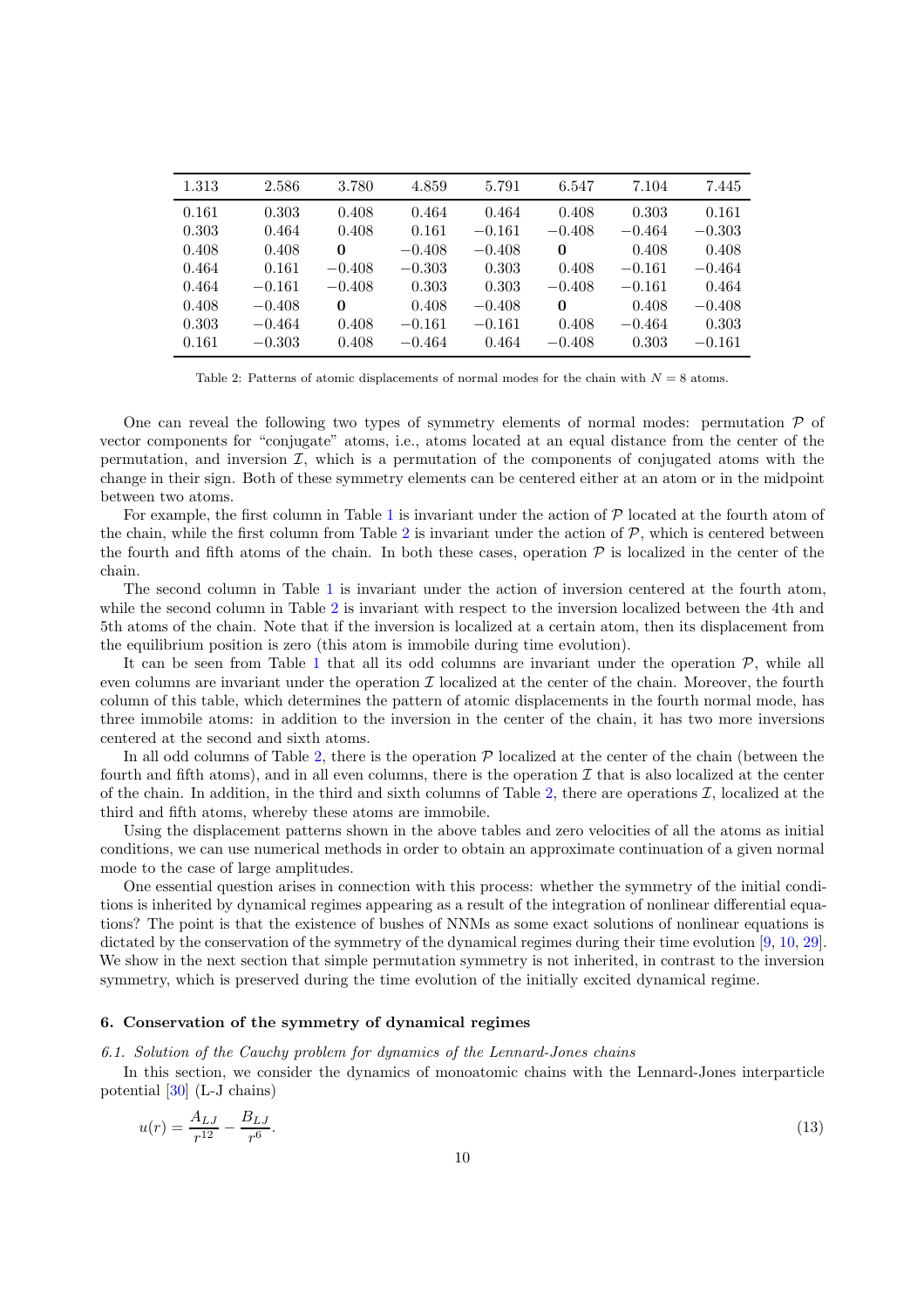| 2.336 | 4.443    | 6.116    | 7.190    |
|-------|----------|----------|----------|
| 0.372 | 0.602    | 0.602    | 0.372    |
| 0.602 | 0.372    | $-0.372$ | $-0.602$ |
| 0.602 | $-0.372$ | $-0.372$ | 0.602    |
| 0.372 | $-0.602$ | 0.602    | $-0.372$ |

<span id="page-10-0"></span>Table 3: Patterns of atomic displacements for normal modes of L-J chain with 4 mobile atoms.

We assume  $A_{LJ} = B_{LJ} = 1$ , which is not a loss of generality since this can be achieved with the aid of the appropriate scaling of temporal and spatial variables.

The analytical form of power expansions for solutions of the L-J dynamical equations are very complex and, therefore, we present the results obtained by the Runge-Kutta numerical method. In order to find such solutions, one must set some value of the amplitude A of the initially excited mode. All results presented below have been obtained for the case  $A = 0.1$ .

Let us consider the L-J chain with three mobile atoms  $(N = 3)$ . There are three normal modes in this case, whose symmetry elements are localized at the second atom. The modes 1 and 3 possess the permutation symmetry  $(\mathcal{P})$ , while the symmetry of the second mode is the inversion  $(\mathcal{I})$ .

The time dependence of the atomic displacements for the first mode  $(k = 1)$  has the following form

$$
x_1(t) = 0.0500 - 0.398t^2 + O(t^4),\tag{14a}
$$

$$
x_2(t) = 0.0707 - 0.302t^2 + O(t^4),\tag{14b}
$$

$$
x_3(t) = 0.0500 - 0.104t^2 + O(t^4). \tag{14c}
$$

These equations show that accelerations of all the atoms are opposite in sign to their displacements and that the accelerations of the conjugated atoms (relative to the operation  $P$ ) turn out to be different, i.e., the P-symmetry is lost already at arbitrarily small times.

The time dependence of atomic displacements for the second mode  $(k = 2)$  has the form

$$
x_1(t) = 0.0707 - 1.273t^2 + O(t^4), \tag{15a}
$$

$$
x_2(t) = 0 + 0.0t^2 + O(t^4), \tag{15b}
$$

$$
x_3(t) = -0.0707 - 1.273t^2 + O(t^4). \tag{15c}
$$

It follows from these equations that the  $I$ -symmetry of the initial conditions is preserved in a small vicinity of  $t = 0$ , which means that it is also preserved globally. Indeed, Newton's dynamical equations do not contain anything else but the accelerations of the atoms and the forces acting on them. Therefore, the motion is uniquely determined by its behavior in the vicinity of  $t = 0$ . In other words, it can be seen from the displacement pattern of mode 2 that the initial arrangement of all the atoms is such that the set of forces acting on them also has I-type of symmetry, which means that the pattern of atomic displacements has this symmetry at any other instant.

The numerical integration of the dynamical equations for the L-J chain confirms the above conclusions: the initial permutation symmetry of modes 1 and 3 is broken even at arbitrarily small times, while the inversion symmetry of the second mode persists during the entire time of our numerical experiments. In other words, the excitation is not transmitted from the second mode to other modes. Since the inversion in this mode is localized on the second atom, it remains immobile.

Let us now consider the case of the L-J chain with four mobile atoms. The displacement patterns of the corresponding four normal modes are shown in Table [3.](#page-10-0) It follows from this table that for modes 1 and 3 there is permutation  $P$  localized between the second and third atoms, while for modes 2 and 4 there is inversion  $\mathcal I$  also localized between these atoms.

As before, we consider the solution of corresponding dynamical equations in a small vicinity of  $t = 0$ , choosing the patterns of atomic displacements of normal modes and zero velocities of all the atoms as the initial conditions.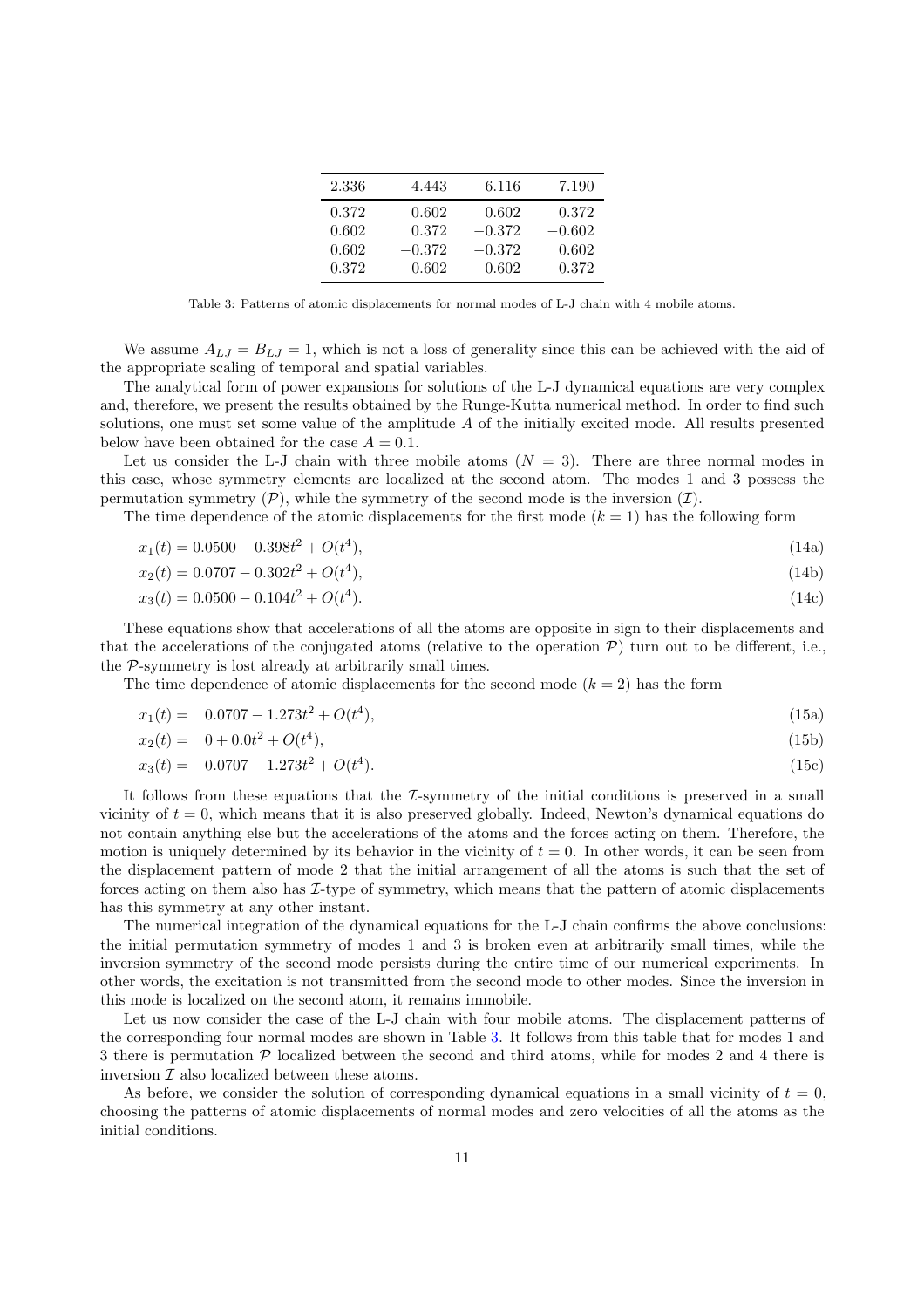The following expansions for the time evolution of atomic displacements for mode 2 are obtained

$$
x_1(t) = 0.06015 - 0.90225t^2 + O(t^4), \tag{16a}
$$

$$
x_2(t) = 0.03717 - 0.13971t^2 + O(t^4), \tag{16b}
$$

$$
x_3(t) = -0.03717 + 0.13971t^2 + O(t^4),\tag{16c}
$$

$$
x_4(t) = -0.06015 + 0.90225t^2 + O(t^4). \tag{16d}
$$

Similarly, for mode 4 the following expansions are obtained

$$
x_1(t) = 0.03717 - 0.67213t^2 + O(t^4), \tag{17a}
$$

$$
x_2(t) = -0.06015 + 3.17220t^2 + O(t^4),\tag{17b}
$$

$$
x_3(t) = 0.06015 - 3.17220t^2 + O(t^4),\tag{17c}
$$

$$
x_4(t) = -0.03717 + 0.67213t^2 + O(t^4). \tag{17d}
$$

It can be seen from these equations that for both modes 2 and 4 the inversion symmetry  $\mathcal I$  of initial conditions is preserved in the solution near  $t = 0$ . On the other hand, for mode 3 we have the following expansions

$$
x_1(t) = 0.06015 - 1.06280t^2 + O(t^4), \tag{18a}
$$

$$
x_2(t) = -0.03717 + 0.29330t^2 + O(t^4),\tag{18b}
$$

$$
x_3(t) = -0.03717 + 1.82352t^2 + O(t^4),\tag{18c}
$$

$$
x_4(t) = 0.06015 - 2.07288t^2 + O(t^4). \tag{18d}
$$

Thus, the permutation symmetry  $P$  located at the center of the chain between the second and third atoms, which took place in the pattern of initial displacements, is lost at arbitrarily small times since the accelerations of the atoms do not possess such symmetry. The same situation of the permutation symmetry loss occurs for mode 1.

#### 6.2. Symmetry of intermode interactions

**Definition 2.** The vibrational mode in the monoatomic chain with fixed ends will be called *inversion mode* if its displacement pattern possesses inversion (operation  $\mathcal{I}$ ) with respect to the center of the chain, while the mode with the permutation at the center of the chain will be called permutation mode.

The displacement pattern of inversion mode can be written as

$$
[\dots a, b, c] - c, -b, -a, \dots] \quad \text{or} \quad [\dots a, b \, | \, 0 \, | -b, -a, \dots] \tag{19}
$$

(depending on the parity of  $N$ ), while that of the permutation mode can be written in the form

$$
[\ldots a, b, c \mid c, b, a, \ldots] \quad \text{or} \quad [\ldots a, b \mid c \mid b, a, \ldots], \tag{20}
$$

where  $a, b, c, \ldots$  are arbitrary parameters.

We will also say that the displacement pattern of an inversion mode has inversion structure, while that of a permutation mode has permutation structure.

If we sort the list of normal modes by increasing of their frequencies, then we can find that all even modes are inversion modes, while all odd ones represent permutation modes. In the pattern of an even mode, there is the inversion at the center of the chain, which is located either at an atom (for odd  $N$ ) or between atoms (for even  $N$ ). These properties can be easily revealed with the aid of formulas  $(11, 12)$  $(11, 12)$  that are valid for the case of monoatomic chains with fixed ends and interactions between nearest neighbors.

For example, the center of the chain with  $N = 19$  mobile atoms corresponds to the position of the 10th atom and we find from Eq. [\(12\)](#page-8-2) that the displacement of this atom is equal to  $\sin(\pi 10k/20) = \sin(\frac{\pi}{2}k)$ . For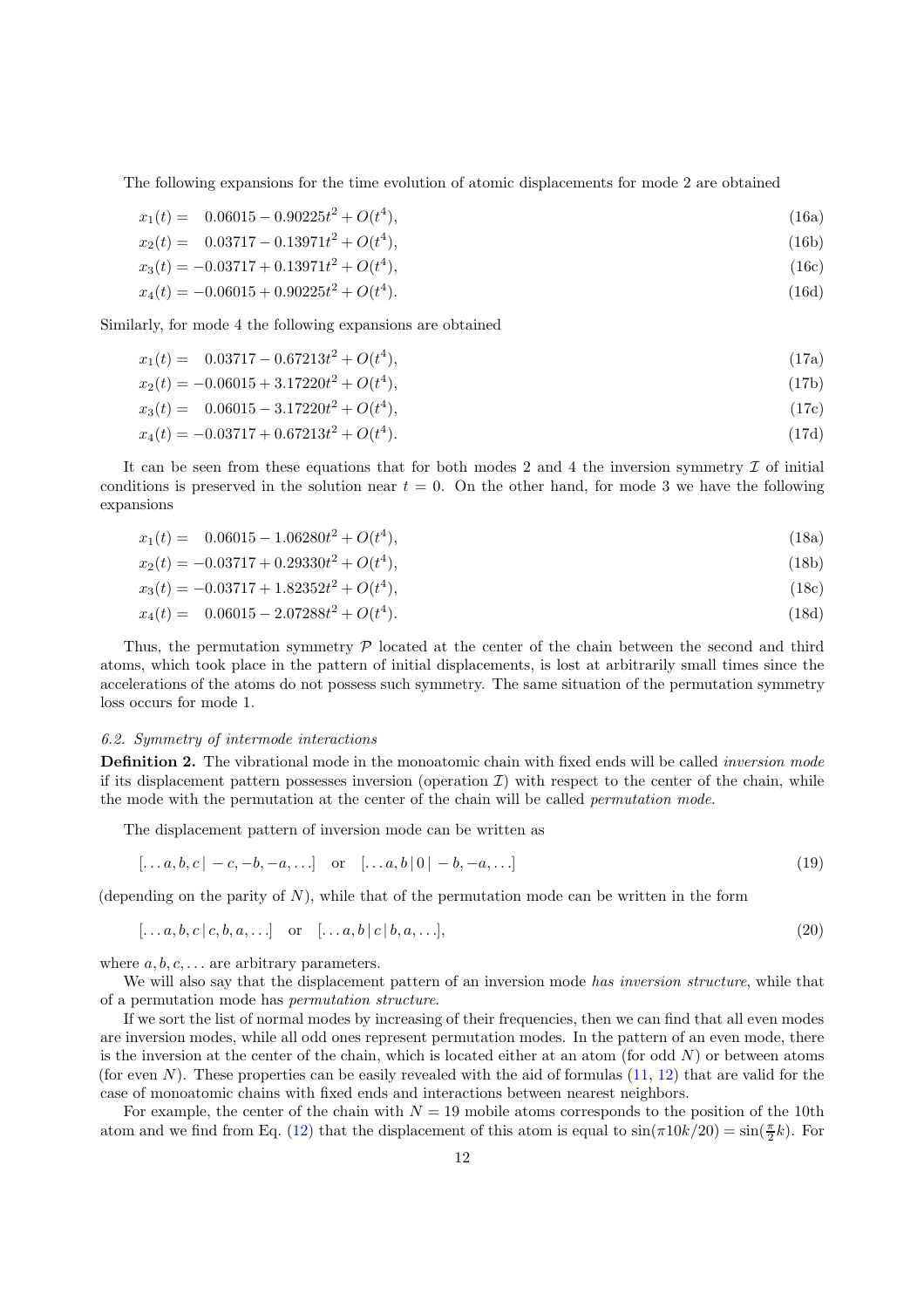all even modes this displacement is zero, and the inversion structure of the displacement pattern appears in the vicinity of the center of the chain that is also obvious from Eq. [\(12\)](#page-8-2).

Moreover, we can reveal with the aid of Eq. [\(12\)](#page-8-2) the presence of zeros on the positions of atoms 5 and 15, as well as inversion structures in their vicinity.

Let us recall that we use the term *conjugate atoms* for atoms located at the same distance from the center of the chain.

**Theorem 2.** Any inversion mode in the monoatomic chain with arbitrary interactions between nearest neighbors and fixed ends exists for an infinitely long time without transferring excitation to permutation modes<sup>[3](#page-12-1)</sup>. Any permutation mode can transfer excitation to inversion modes even at arbitrarily small times.

Proof. In any inversion mode, the displacements of conjugated atoms are equal in magnitude and opposite in direction. Such a displacement structure dictates the same symmetry of the forces acting on conjugated atoms, which means that accelerations of conjugated atoms also have the same symmetry.

On the other hand, the process of numerically solving nonlinear dynamical equations begins with specifying the initial conditions at  $t = 0$  determined by the pattern of displacements of a given mode multiplied by a certain amplitude A.

Then the initial positions of conjugated atoms in this case possess inversion structure. On the other hand, initial velocities of all the atoms are equal to zero and, therefore, we can consider that these velocities also possess the inversion structure.

Then it follows from Newton's second law that at any time  $t$  the atomic configuration retains the inversion structure.

Thus, we can say that inversion preserves during the atomic movement of the considered chain. Note that this statement is true under condition that the dynamical process does not lose the Lyapunov stability (see below).

Let us now consider the second part of Theorem 2.

In the displacement pattern  $[a, \ldots, a]$  of the permutation mode, the first mobile atom moves away by a (for  $a > 0$ ) from the left fixed atom of the chain, while the Nth atom approaches by the same amount a the right fixed atom.

Therefore, already at  $t = 0$ , the forces acting on the above mobile atoms are *different*<sup>[4](#page-12-2)</sup>. As a result, the accelerations of these atoms are also different. This leads to a change in the symmetry of the displacement pattern, since it turns into the pattern  $[a, \ldots, b]$  with  $a \not\equiv b$ .

Thus, the initial permutation symmetry of the displacement pattern is lost even at arbitrarily small evolution times t.

# <span id="page-12-0"></span>7. Bushes of nonlinear normal modes in the L-J chains with fixed ends

# 7.1. Excitation transfer between vibrational modes of different symmetry

We continue to discuss dynamics of the atomic motion in monoatomic chains with  $N$  mobile atoms and fixed ends, under the condition of interatomic interactions only between nearest neighbors. Let us give some definitions and prove a theorem, which can help us to find different bushes of vibrational modes.

Definition 3. The set of atomic positions, which correspond to zeros in the pattern of a given vibrational mode, will be called the Z-structure of this mode. This structure is not changed in time—all its atoms remain motionless during time evolution.

**Definition 4.** If the Z-structure  $Z_A$  of the mode A contains all the atomic positions presented in the Zstructure  $Z_B$  of the mode B, and some additional atomic positions that are not contained in  $Z_A$  (i.e.,  $Z_A$  is a subset of the set  $Z_B$ ), we will say that  $Z_B$  covers the structure  $Z_A$  of the mode A.

<sup>&</sup>lt;sup>3</sup>The excitation transfer from a given inversion mode to other modes of this type is not prohibited and, moreover, such a transfer of excitation to other inversion modes takes place during the formation of the bush with a dimension greater than unity.

<span id="page-12-2"></span><span id="page-12-1"></span><sup>4</sup>Again, except of the specific case of an even interatomic potential.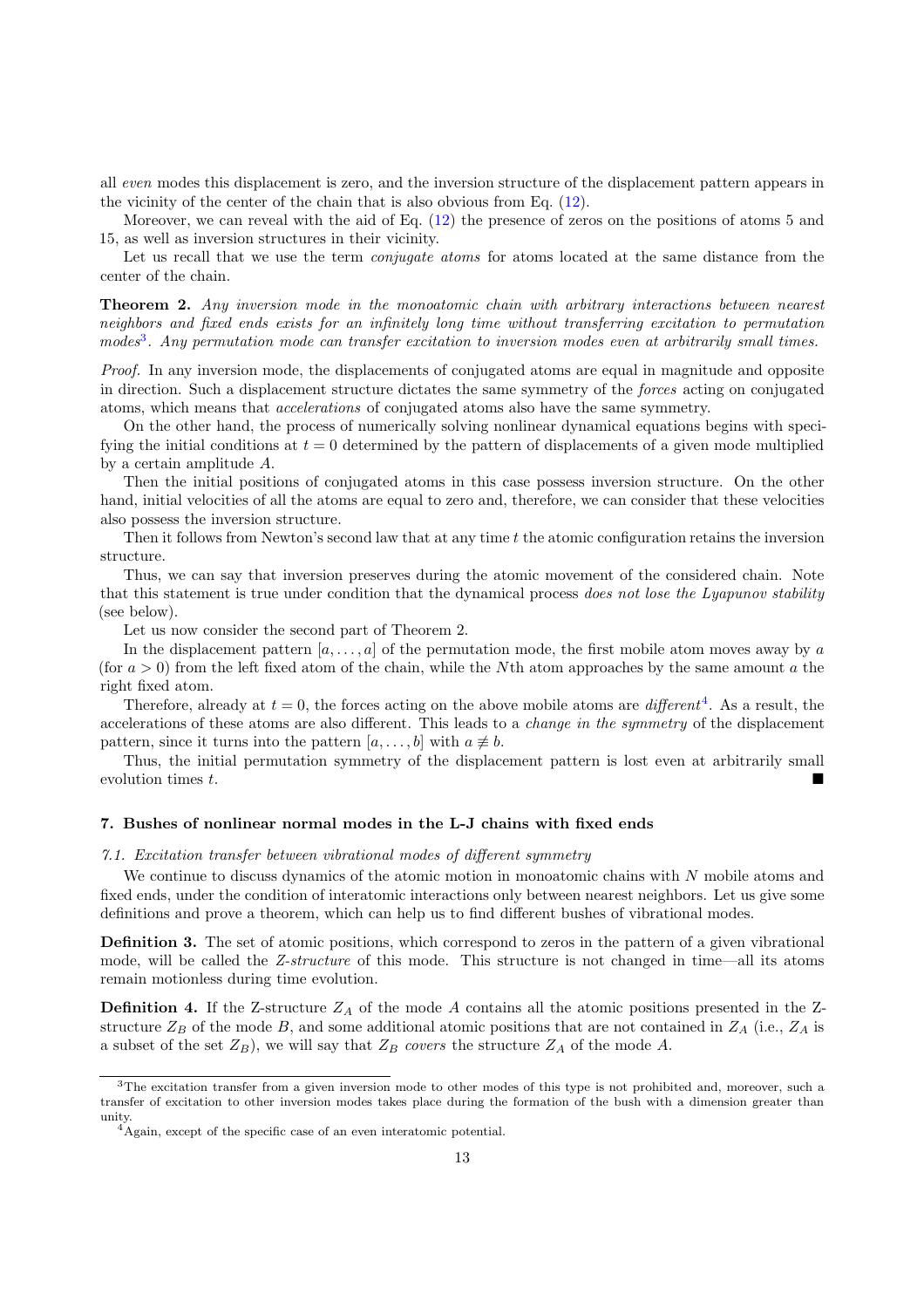<span id="page-13-0"></span>**Theorem 3.** Any mode with the structure  $Z_0$  involves into the vibrational process those and only those vibrational modes that have either the identical Z-structures, or Z-structures, which cover the  $Z_0$ -structure of the original mode.

This theorem does not require any special proof, because it is a direct consequence of one of the main statements, which are proved in the theory of the bushes of nonlinear normal modes [\[10\]](#page-22-9). Indeed, it is known from this theory that excitation (energy) from any mode can be transferred only to the modes whose symmetry groups are equal or higher than that of the given mode, but not to the modes with lower symmetry groups.

The fact that Theorem [3](#page-13-0) follows from the above statement of the bush theory is easy to see by considering the states of the one-dimensional crystal corresponding to Z-structures, as was described in Sec. [2](#page-2-1) of the present paper.

#### 7.2. Bushes of vibrational modes for different N

Let us continue to discuss the L-J chain with four atoms. We already saw that the inversion symmetry  $\mathcal I$ that took place in the initial atomic pattern for modes 2 and 4 is preserved during the time evolution. What happens if only one of these modes is excited at the initial instant?

If we excite mode 2 (root mode) and carry out the numerical integration of nonlinear Newton's equations, we find that this mode involves into the vibrational process the previously unexcited mode 4 (secondary mode) and no other mode. The energy is not transmitted to modes 1 and 3, i.e., they remain "sleeping" modes. Let's consider this issue in more detail.

Displacement patterns shown in the columns of Table [3](#page-10-0) for the case  $N = 4$  represent the orthonormal set of eigenvectors of the force constant matrix, which forms a certain basis of the four-dimensional space of all atomic displacements. If we stop the numerical integration at some arbitrary moment  $t$ , then the vector  $X(t)$  representing the set of atomic displacements can be expanded in this basis. If the projection of the vector  $\vec{X}(t)$  onto some basis vector is equal to zero, this means that the corresponding mode is not excited due to the interaction with the initially excited root mode. The following result has been obtained for the initially excited mode 2 at  $t = 2.0$ :

$$
\vec{X} = [0, -0.09398, 0, 0.00713]. \tag{21}
$$

This means that only two modes turned out to be excited at the moment  $t = 2.0$ —the root mode 2, which was excited at the initial instant, and the secondary mode 4, which was excited through its interaction with the root mode during numerical integration of the equations of motion.

Note that in the considered case the atomic displacements, corresponding to the secondary mode 4, is about an order of magnitude smaller than the amplitude of the root mode 2.

In the considered case, we come across the concept of the bushes of vibrational modes. We obtain the two-dimensional bush, consisting of two nonlinear modes 2 and 4. If we excite mode 4 at the initial instant (it will be the root mode in such a case), then during time evolution the mode 2 is involved into the vibrational process (and only this mode), resulting in the same two-dimensional bush, consisting of the modes 2 and 4.

The time evolution of this bush is shown in Fig. [2.](#page-14-1) It can be seen from this figure that both modes of the bush exchange energy all the time. It is important to note that both normal modes, from which two nonlinear modes were constructed, possess incommensurate frequencies (4.443, 7.190). Thus, the two-dimensional bush describes a quasiperiodic motion—there are two base frequencies in its Fourier spectrum, as well as their different integer linear combinations, which appear because of the nonlinearity of the dynamical process.

It has been proved in the bush theory [\[10](#page-22-9)], that the symmetry of the secondary modes should not be lower than that of the root mode, i.e., it must be the same as that of the root mode or higher. In our case, both modes 2 and 4 possess the same symmetry, which is characterized by the inversion  $\mathcal I$  located between atoms 2 and 3 of the chain. Because of this, both modes can equally act as root mode for the considered two-dimensional bush.

Let us consider now the case of the L-J chain with  $N = 11$  atoms. Atomic patterns of all normal modes for this case are given in Table [4.](#page-14-0)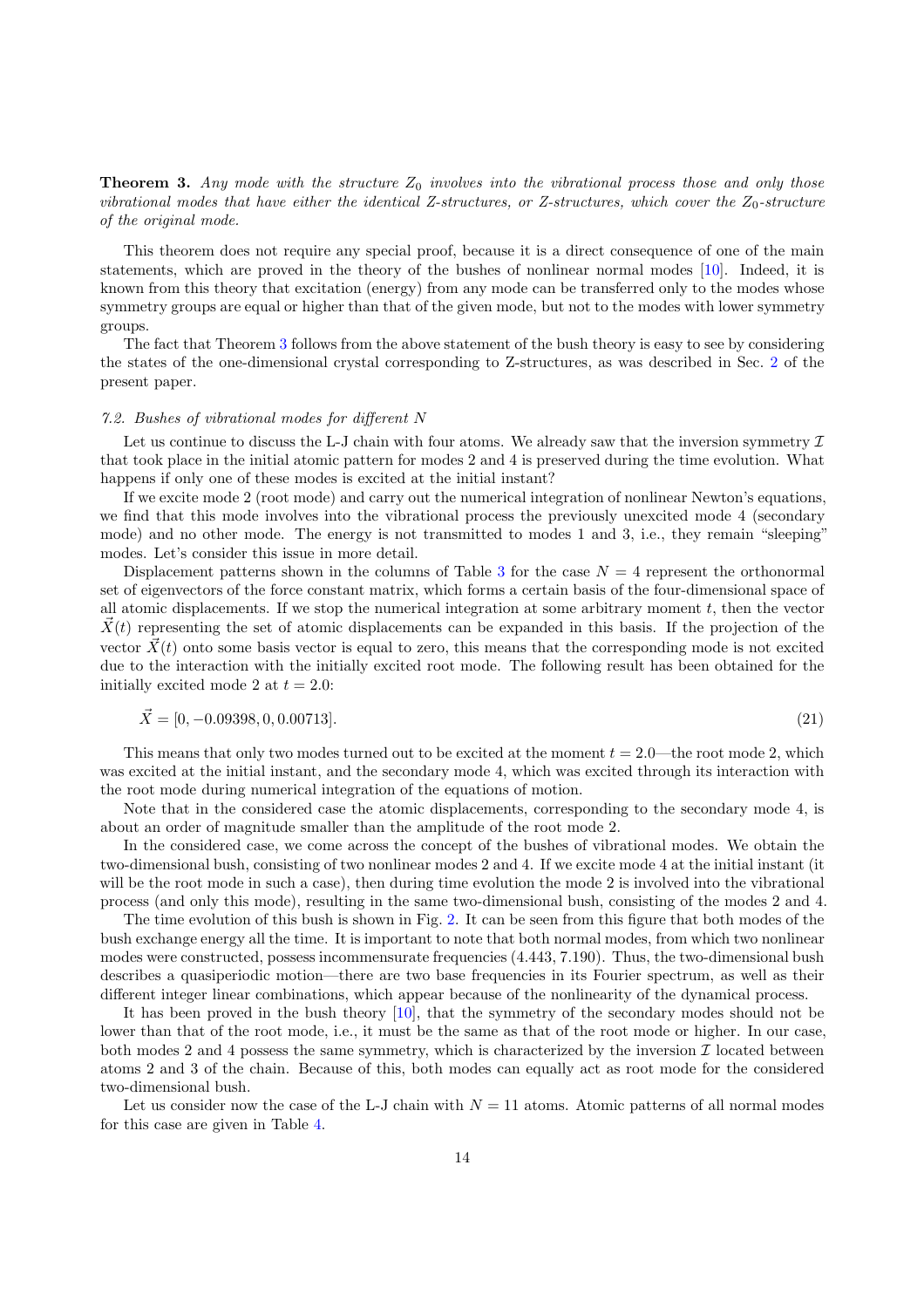

<span id="page-14-1"></span>Figure 2: Time evolution of the two-dimensional bush in the L-J chain with four mobile atoms.

| 0.987 |          | 1.957 2.893      | 3.780             |                   |                 |                                 |                          |                 | 4.602 5.345 5.997 6.547 6.984 7.302          | 7.495            |
|-------|----------|------------------|-------------------|-------------------|-----------------|---------------------------------|--------------------------|-----------------|----------------------------------------------|------------------|
| 0.106 | 0.204    | 0.289            | 0.354             |                   | $0.394$ $0.408$ |                                 | 0.394 0.354              |                 | 0.289 0.204                                  | 0.106            |
| 0.204 | 0.354    | 0.408            | 0.354             | 0.204             | $\mathbf{0}$    |                                 |                          |                 | $-0.204$ $-0.354$ $-0.408$ $-0.354$ $-0.204$ |                  |
| 0.289 | 0.408    | 0.289            | $\mathbf{0}$      |                   |                 | $-0.289 - 0.408 - 0.289$        | $\mathbf{0}$             | 0.289           | 0.408                                        | 0.289            |
| 0.354 | 0.354    | $\mathbf{0}$     |                   | $-0.354 -0.354$ 0 |                 |                                 | $0.354$ $0.354$ <b>0</b> |                 |                                              | $-0.354 - 0.354$ |
| 0.394 |          | $0.204 - 0.289$  | $-0.354$          |                   | $0.106$ 0.408   |                                 |                          |                 | $0.106 - 0.354 - 0.289$ 0.204                | 0.394            |
| 0.408 | 0        | $-0.408$         | $\mathbf{0}$      | 0.408             | $\bf{0}$        | $-0.408$                        | $\mathbf{0}$             | 0.408           | $\mathbf{0}$                                 | $-0.408$         |
| 0.394 |          | $-0.204 - 0.289$ | 0.354             |                   | $0.106 - 0.408$ | 0.106                           |                          |                 | $0.354 - 0.289 - 0.204$                      | 0.394            |
| 0.354 | $-0.354$ | - 0              | $0.354 - 0.354$ 0 |                   |                 | $0.354 - 0.354$ 0               |                          |                 |                                              | $0.354 - 0.354$  |
| 0.289 | $-0.408$ | 0.289            | $\bf{0}$          |                   | $-0.289$ 0.408  | $-0.289$ 0                      |                          |                 | $0.289 - 0.408$                              | 0.289            |
| 0.204 | $-0.354$ |                  | $0.408 - 0.354$   | 0.204             | $\bf{0}$        | $-0.204$                        |                          | $0.354 - 0.408$ | $0.354 - 0.204$                              |                  |
| 0.106 | $-0.204$ |                  | $0.289 - 0.354$   |                   |                 | $0.394 - 0.408$ $0.394 - 0.354$ |                          |                 | $0.289 - 0.204$                              | 0.106            |
|       |          |                  |                   |                   |                 |                                 |                          |                 |                                              |                  |

<span id="page-14-0"></span>Table 4: Patterns of atomic displacements of normal modes for the chain with  $N = 11$  atoms.

This table shows that on the sixth atom (it is the center of the chain) the patterns of all even modes possess inversion  $\mathcal{I}$ , due to which this atom is immobile. All odd modes possess permutation  $\mathcal{P}$  at the center of the chain.

Some modes possess inversions at the other atoms of the chain as well, due to which these atoms are also immobile.

Different symmetries of the displacement patterns of different modes lead to some selection rules for the excitation transfer between these modes. It is important to emphasize that these selection rules, being deduced from symmetry-related properties, are valid for vibrations with arbitrary amplitudes and for monoatomic chains with fixed ends for any type of interatomic interactions. Let's consider these issues in more detail.

The maximal number of immobile atoms in the displacement patterns from Table [4](#page-14-0) corresponds to mode 6 (five zeros in the sixth column). Therefore, it is the mode of higher symmetry among all other modes. According to the bush theory, the excitation (energy) from this mode cannot pass to other modes that possess a lower symmetry. Thus, mode 6 can exist in the system indefinitely long without excitation of any other modes. It represents the one-dimensional bush (nonlinear normal mode by Rosenberg [\[31](#page-23-7), [32](#page-23-8)]).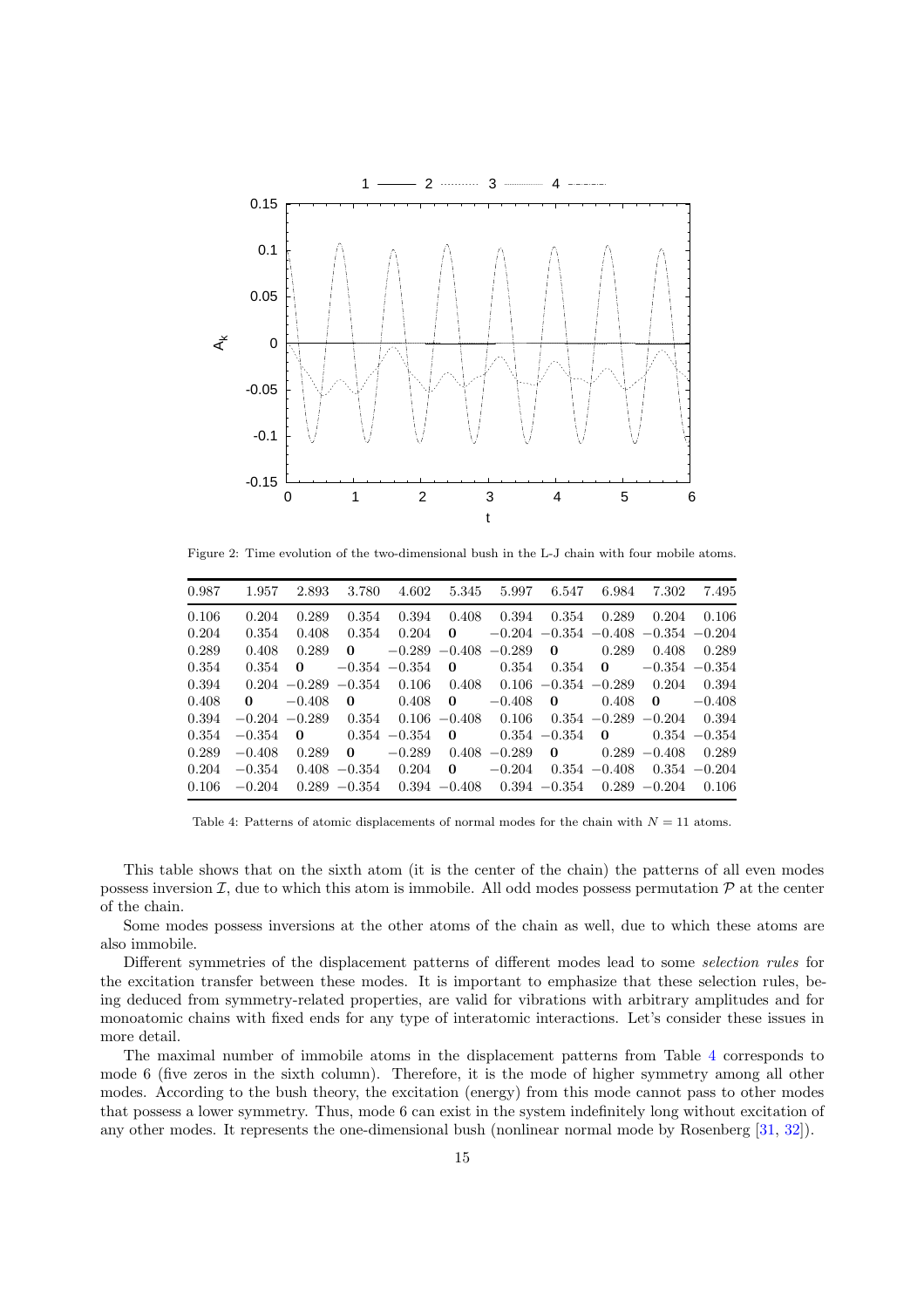

<span id="page-15-0"></span>Figure 3: The amplitude-frequency diagram  $\omega(A)$  of the one-dimensional bush (mode 6) in the L-J chain with  $N = 11$  atoms.

The amplitude-frequency diagram of mode 6 is presented in Fig. [3,](#page-15-0) from which the hard type of nonlinearity can be seen (the frequency increases with increasing amplitude).

The critical amplitude  $A_{cr}$  of the stability loss (see Ref. [\[7\]](#page-22-6)) of mode 6 calculated with the aid of the Floquet method is  $A_{cr} = 0.0869$ .

Three immobile atoms 3, 6, and 9 correspond to each of modes 4 and 8. The immobility of these atoms is the consequence of inversions localized at their positions. Both modes 4 and 8 possess the same symmetry, due to which the excitation of only one of them leads to the excitation of the second. The result is the two-dimensional bush consisting of modes 4 and 8.

Two immobile atoms 4 and 8 correspond to modes 3 and 9, and these modes possess the same symmetry.

There is also mode 6 with zeros at the *same atomic positions*, but it possesses a higher symmetry since it has additional zeros at atoms 2, 6, and 10. According to the bush theory, mode 6 must be involved into the vibrational process as a secondary mode of higher symmetry. As a result, the initial excitation of mode 3 (or mode 9) leads to the appearance of the three-dimensional bush of modes 3, 6, 9 in the considered chain. During time evolution, energy wanders among the modes entering into the given bush, while the total energy of the initial excitation remains localized in this dynamical object.

Modes 2 and 10 possess one immobile atom position 6. When one of them is excited, the five-dimensional vibrational bush appears, formed by all even modes  $(2, 4, 6, 8, \text{ and } 10)$ . In this case, the secondary modes  $4$ , 6, and 8 possess higher symmetry: three immobile atoms in modes 4 and 8, and five such atoms in mode 6.

Excitation of one of the modes 1, 5, 7, 11 in which there are no immobile atoms (they possess only permutation  $P$  located at the sixth atom) leads to the appearance of a *general bush*, i.e., bush, which includes all the 11 normal modes.

A similar analysis of the selection rules for the excitation transfer between vibrational modes of different symmetry can be carried out for monoatomic chains with an arbitrary number of atoms. For example, for the cases  $N = 19$ ,  $N = 20$ ,  $N = 21$ , the following results were obtained: see Tables [5,](#page-16-0) [6,](#page-16-1) [7.](#page-16-2)

In the above tables, we indicate the dimension of each possible bush in the chain with 19, 20, and 21 atoms, all its modes, root modes (excitation of any of these mode leads to the appearance of the bush), and secondary modes that are involved into the vibrational process due to their interactions with root modes.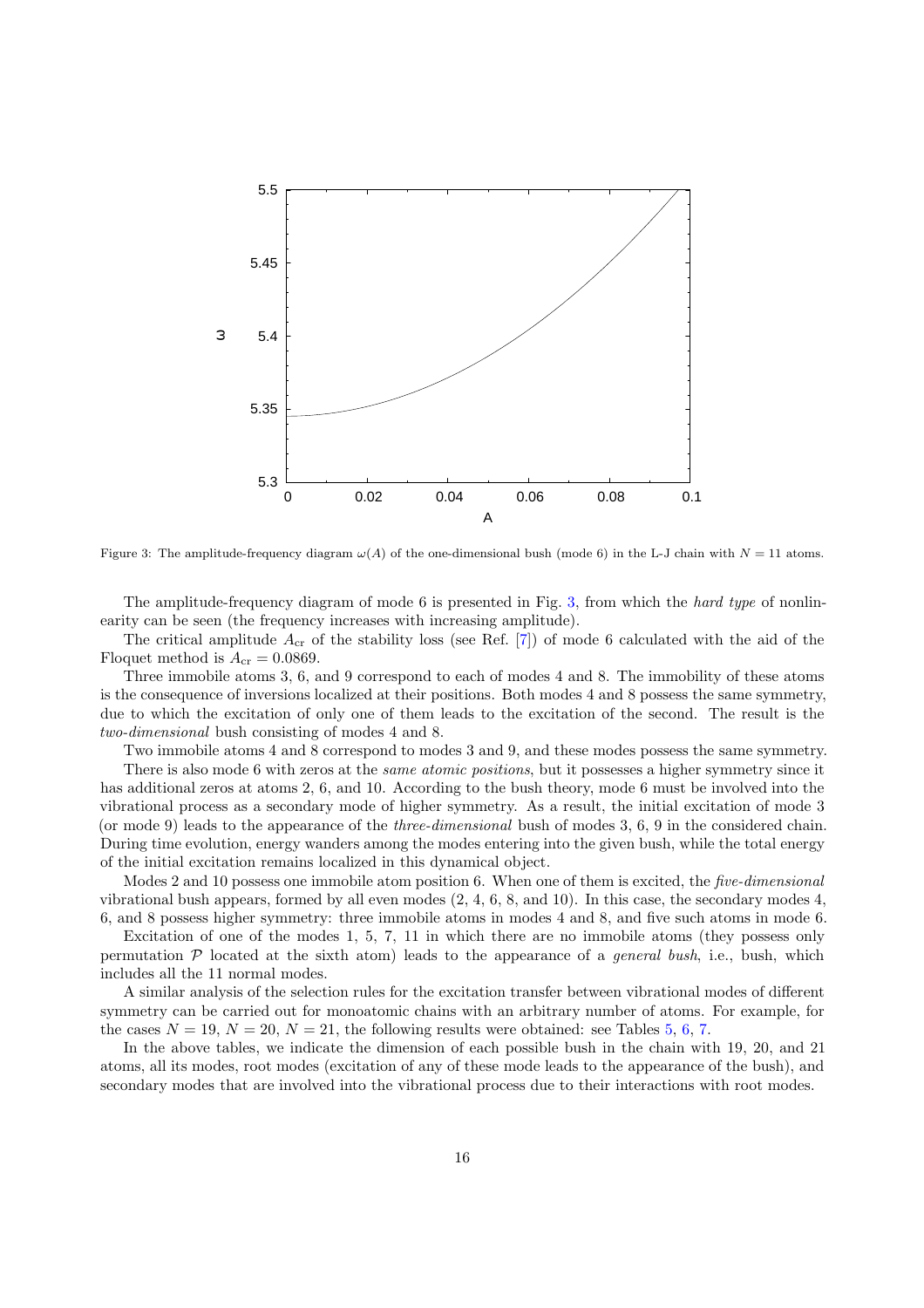| Bush<br>dim.   | Modes of<br>the bush | Root<br>modes | Secondary<br>modes |
|----------------|----------------------|---------------|--------------------|
| 1              | 10                   | 10            |                    |
| $\overline{2}$ | 8.16                 | 8.16          |                    |
| 3              | 5,10,15              | 5.15          | 10                 |
| 4              | 4,8,12,16            | 4,12          | 8.16               |
| 9              | All even modes       | 2,6,14,18     | 4,8,10,12,16       |
| 19             | All modes            | 1,3,7,9,11,   | All other modes    |
|                |                      | 13,17,19      |                    |

<span id="page-16-0"></span>Table 5: Bushes for the chain with  $N = 19$  atoms.

| Bush<br>dim.   | Modes of<br>the bush | Root<br>modes   | Secondary<br>$\,\mathrm{modes}$ |
|----------------|----------------------|-----------------|---------------------------------|
|                | 14                   | 14              |                                 |
| $\overline{2}$ | 7,14                 | 7               | 14                              |
| 3              | 6,12,18              | 6,12,18         |                                 |
| 6              | 3,6,9,12,15,18       | 3,9,15          | 6,12,18                         |
| 10             | All even modes       | 2,4,8,10,16,20  | 6,12,14,18                      |
| 20             | All modes            | 1,5,11,13,17,19 | All other modes                 |

<span id="page-16-1"></span>Table 6: Bushes for the chain with  $N = 20$  atoms.

It might seem that bushes of modes are only related to atomic vibrations with large amplitudes. This is not the case; bushes are adequate dynamical objects for any values of the atomic amplitudes, in particular, for small ones.

So far, we have excited bushes by initial excitation of the one root mode. However, the same bush can be excited by assigning nonzero amplitudes to all its modes. As an example, in Fig. [4](#page-17-1) we show the time evolution of the three-dimensional bush of modes 3, 6, 9 for the L-J chain with  $N = 11$  mobile atoms. This figure confirms the main thesis that any bush is a unified dynamical object in the sense that energy wanders only between its modes without transferring to other vibrational modes of the system. This thesis remains valid also for the case of small amplitudes.

Note that bushes can be excited in the considered system not only by specifying the initial values of the amplitudes of their modes. They can be also excited by acting on the system with some external timeperiodic forces at the resonant frequencies. Methods for the vibrational bushes excitation will be published elsewhere.

| Bush          | Modes of                                          | Root                                                                  | Secondary                       |
|---------------|---------------------------------------------------|-----------------------------------------------------------------------|---------------------------------|
| dim.          | the bush                                          | modes                                                                 | modes                           |
| 5<br>10<br>21 | 11<br>4,8,12,16,20<br>All even modes<br>All modes | 11<br>4,8,12,16,20<br>2,6,10,14,18<br>1,3,5,7,9,13,<br>15, 17, 19, 21 | 4,8,12,16,20<br>All other modes |

<span id="page-16-2"></span>Table 7: Bushes for the chain with  $N = 21$  atoms.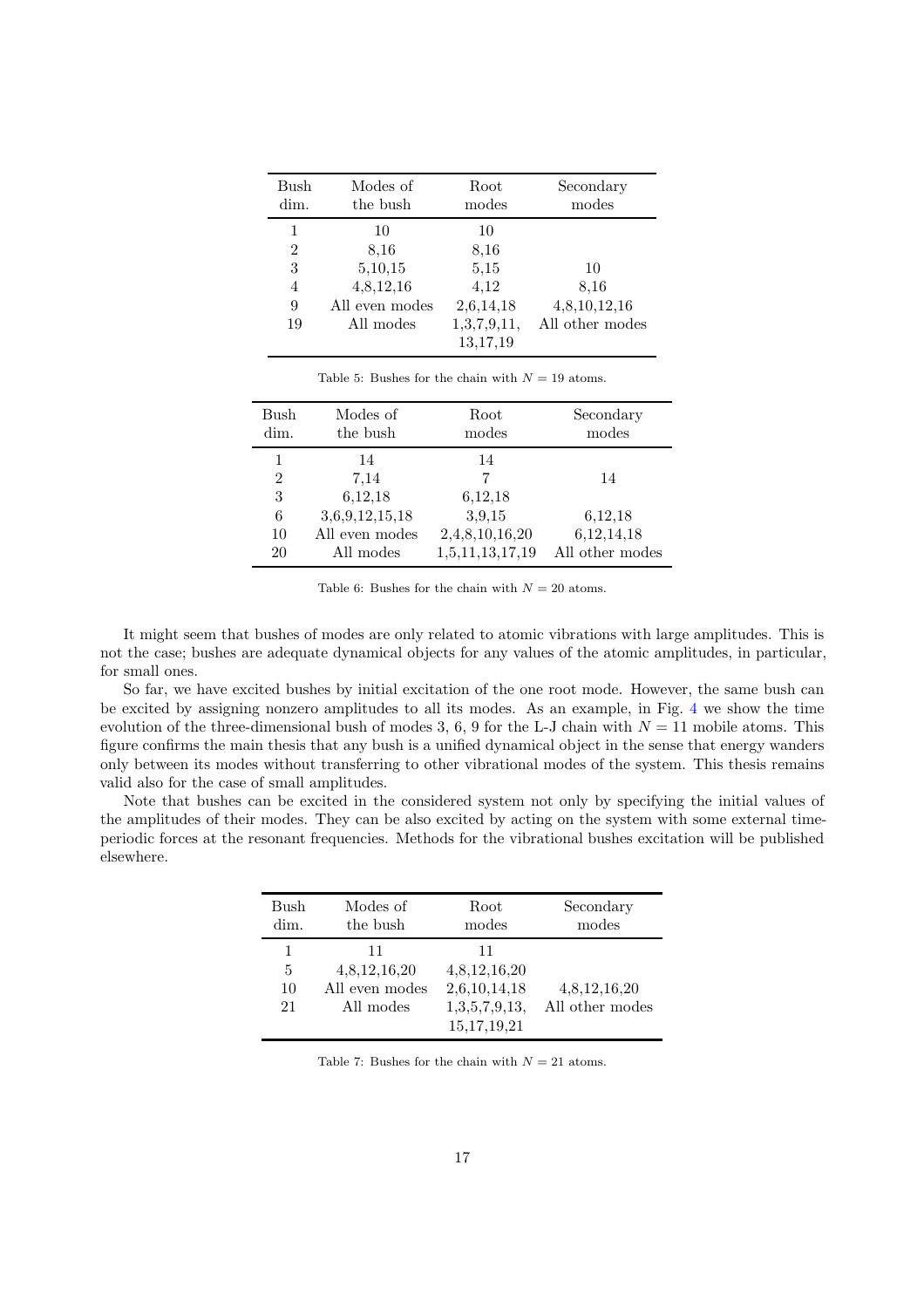

<span id="page-17-1"></span>Figure 4: Time evolution of the three-dimensional bush in the L-J chain with  $N = 11$  mobile atoms.

# <span id="page-17-0"></span>8. Study of the vibrational nonlinear modes in the framework of the density functional theory

The previous part of the present work was devoted to the study of nonlinear dynamics of monoatomic chains, whose interatomic interactions are described by certain pair potentials. This approach corresponds to methods of molecular dynamics, in which individual atoms are replaced by material points interacting via some phenomenological potentials, and their motion is described by classical Newton's laws.

From a general theoretical standpoint, this is a rather rough approximation for studying nonlinear dynamics of atomic systems and, therefore, one can ask to what extent the authors' results, obtained by molecular dynamics methods, are valid within the framework of the density functional theory [\[33](#page-23-9)] (DFTmethods)?

In this theory, the Born-Oppenheimer approximation is used to study the dynamics of electron-nuclear subsystems: the motion of light electrons is described in the framework of quantum mechanics by solving the Kohn-Sham integro-differential equations, while the motion of heavy nuclei is described by the classical Newton equations.

This computation procedure for studying the dynamics of the atomic system is as follows. The equilibrium state of the electron subsystem for the initially fixed positions of all the nuclei is found. Then one micro step in time is made for the nuclear subsystem using some numerical method for solving Newton's ordinary differential equations, as a result of which a new spatial distribution of the nuclei is obtained. The above computational procedure is repeated until the equilibrium state of the considered electron-nuclear system is reached. It is essential for this approach that each atom is not considered as a material point corresponding to its nucleus, but turns out to have an electron shell and these electronic shells are deformed when the distances between atoms change during their motion.

Since the mathematical apparatus of the density functional theory differs significantly from that of the molecular dynamics, there may be doubts about the adequacy of the theory of bushes of nonlinear normal modes in the framework of the DFT modeling. When discussing this issue, it should be taken into account that the bush theory is based on the group-theoretical methods, which use only the symmetry properties of the considered systems. This is a strong argument in favor of the correctness of this theory for a wide variety of DFT models, which was confirmed in our papers on nonlinear dynamics of different molecular and crystal structures [\[15](#page-22-15)[–18](#page-22-16), [34](#page-23-10)].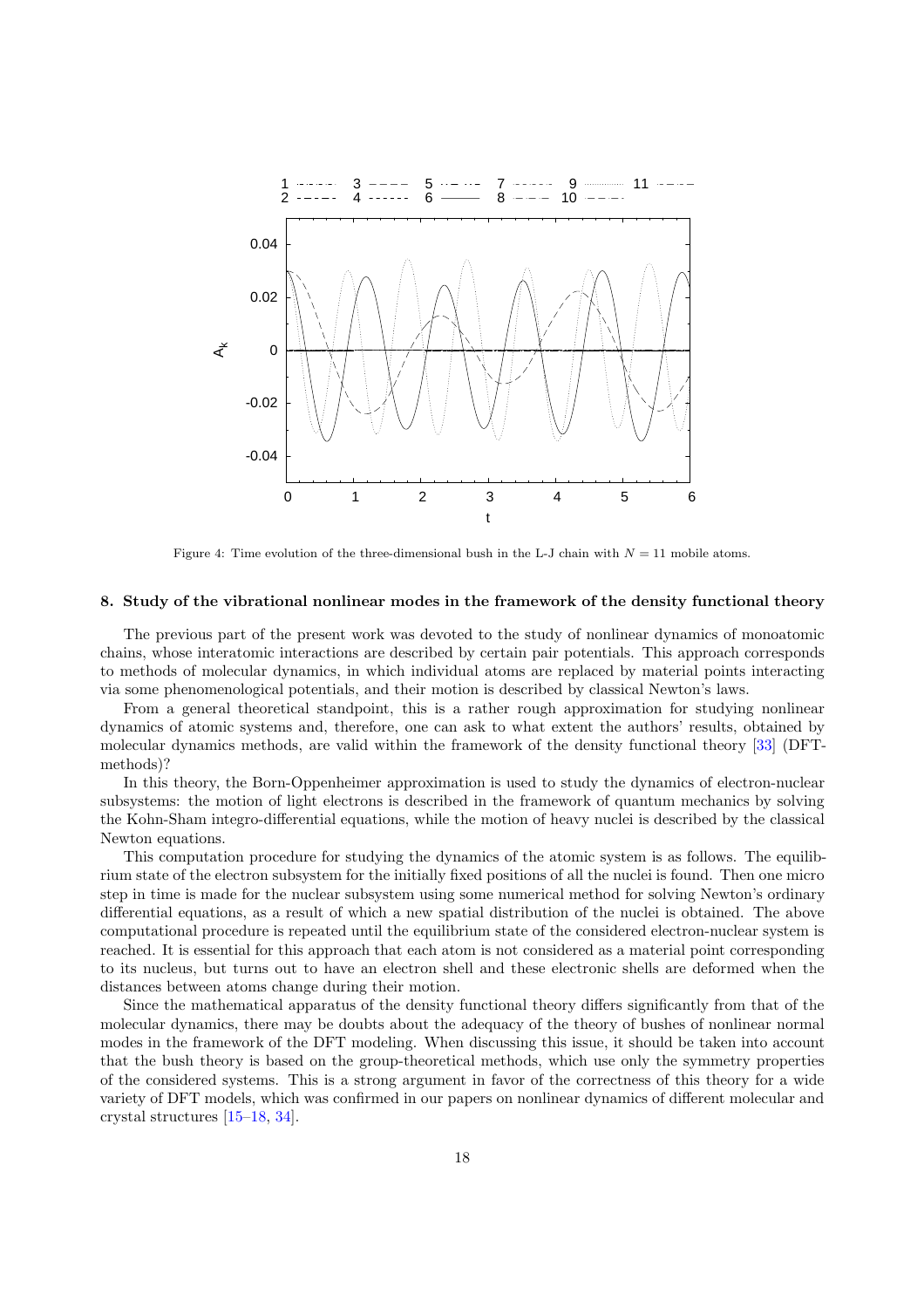In the present work, we use the density functional theory to consider monoatomic chains of carbon atoms, the so-called carbynes [\[35\]](#page-23-11). Let us explain this choice.

Monoatomic carbon chains can exist in two different forms. These are *cumulene* with double bonds between all atoms [chemical structure  $(=C=C=0_n]$ ] and *polygne* with the alternation of single and triple bonds [chemical structure  $(-C \equiv C^{-})_n$ ]. As a result, all bond lengths are identical in cumulene, while polyyne demonstrates alternation of short and long bonds.

Carbynes possess many unique properties. In particular, they are the strongest material known at the present time, cumulene is a conductor better than linear gold chain and can be considered as the thinnest nanowire. An energy gap arises in the electron spectrum of the cumulene with an appropriate strain, and it changes from the conductor to a semiconductor or dielectric. Direct measurement of the electrical conductivity of the finite carbyne chains was performed in [\[36](#page-23-12)].

It is assumed that the unique carbyne properties will allow using this material in the future for various purposes of nanotechnology. In particular, carbyne chains are interesting because they can connect different fragments of graphene and can be used as the smallest nanowire in metal-matrix nanocomposites. Carbyne is considered as a promising material for spintronics, straintronics, as well as for hydrogen storage in hydrogen technology.

The synthesis of carbyne and the experimental study of its properties present great difficulties [\[35](#page-23-11)]. So far it was possible to synthesize free carbon chains consisting of only a few dozen atoms. Construction of such chains and studying their mechanical properties was carried out in a number of works using high-resolution transmission electron microscopy (HRTEM). This technology allows one to see and operate with individual carbon atoms, in particular, to determine such characteristics of carbyne chains as the bond lengths. The authors of the paper [\[37](#page-23-13)] wrote "The dynamics are observed in real time at atomic resolution with enough sensitivity to detect every carbon atom that remains stable for a sufficient amount of time".

Free carbon chains of any length must be terminated by molecular complexes to ensure their stability. In principle, they can be obtained with two different terminations:  $sp^3$  termination, resulting in carbon atoms linked by alternated single and triple bonds (polyyne) and, thus, with alternating bond lengths, and  $sp^2$ termination resulting in double bonds (cumulene). Note that experimentally polyyne is found to be more stable than cumulene.

Since the experimental study of carbynes presents great difficulties, theoretical methods are very important in studying their properties. Most of these methods are based on the density functional theory (DFT) [\[33,](#page-23-9) [38,](#page-23-14) [39](#page-23-15)], implemented in a number of powerful computational packages, such as ABINIT, Quantum Espresso, VASP, and others. Many interesting results were obtained in this way for infinite and finite carbon chains  $[16, 40–50]$  $[16, 40–50]$  $[16, 40–50]$ . In Ref.  $[45]$ , for long-strained carbon chains with an even number of atoms, the Peierls phase transition was predicted above a certain threshold of the strain. As a result of this transition, carbyne transforms from metallic state to insulator state, and one can use this property in nanodevices to control the conductivity of the material by mechanical action.

Properties of sufficiently short carbon chains are discussed in [\[40](#page-23-16)[–42,](#page-23-19) [46,](#page-23-20) [47\]](#page-23-21). In Ref. [\[41\]](#page-23-22) DFT methods allowed detailed investigation of the so-called "parity effect" for the strained carbon chains of finite size. It means that the distribution of bond lengths and magnetic moments at atomic sites exhibit even-odd disparity depending on the number of carbon atoms in the chain. The dependence of bond lengths on the type of saturation of carbon chains at their both ends was also studied. Several hydrogen atoms can be attached to their ends to passivate chemically active ends of the chains. If two hydrogen atoms are attached to each end of the chain, then the bond lengths in its middle part correspond approximately to the cumulene structure. If only one hydrogen atom is attached to each end of the chain, then the polyyne structure appears. This problem, as well as the methods for identifying various forms of carbyne by infrared absorption spectra, are discussed in detail in Ref. [\[35](#page-23-11)].

In Ref. [\[16\]](#page-22-17), large-amplitude atomic oscillations in the strained carbon chains were studied with the aid of DFT modeling, and a sharp softening of the  $\pi$ -mode frequency was found above a certain critical strain value. Condensation of this mode also leads to the Peierls transition discussed in [\[45\]](#page-23-18). Moreover, the soft mode concept allowed the authors to suggest that there can exist two new forms of carbyne, which differ from the polyyne in the type of alternation of short and long chemical bonds. Actually, this conclusion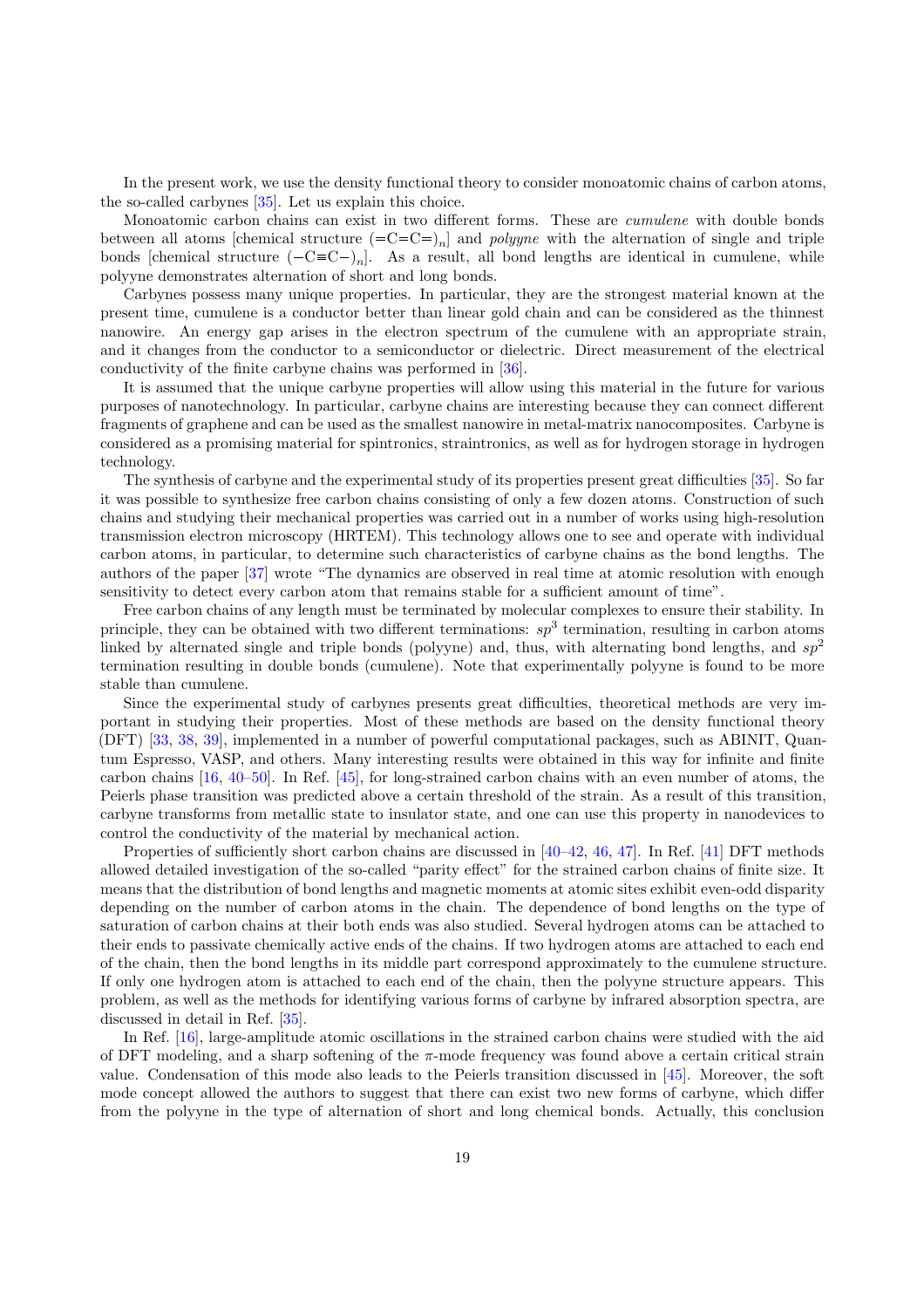

<span id="page-19-0"></span>Figure 5: One-dimensional quasi-bush (mode 6) in the carbon chain of  $N = 11$  mobile atoms.

is based on the theory of bushes of nonlinear normal modes in systems with space or point symmetries group [\[9,](#page-22-8) [10,](#page-22-9) [51\]](#page-23-23) depending on the number of the particles of the chain.

To study the DFT models, the computational package ABINIT [\[52](#page-23-24)] has been used with optimized norm-conserving Vanderbilt pseudopotentials [\[53,](#page-24-0) [54\]](#page-24-1) and the Perdew-Burke-Ernzerhof (PBE) exchangecorrelation functional [\[55\]](#page-24-2). The kinetic energy cutoff was set to 42 Hartree, the time step for ions to 20 atomic units of time, and the tolerance on the difference of forces to 10−<sup>4</sup> Hartree/Bohr.

As it was noted above, the stable state of carbyne is polyyne, which corresponds to the alternation of interatomic bond lengths. However, our analysis of the intermode interactions, carried out in the previous part of this work, corresponds to monoatomic chains with the same bond lengths between all atoms, which corresponds to the cumulene state of carbon chains. In order for the system's equilibrium state to be cumulene, some atomic complexes creating  $sp^2$  hybridization can be attached to both ends of the chain. We fulfill this condition by attaching oxygen atoms to the ends of the chain to compensate two free chemical bonds of the terminal carbon atoms. We consider these additional oxygen atoms, as well as the terminal carbon atoms, as immobile. Thus, the initial equilibrium state of the chain can be written in the form  $Q = C = C = C = \cdots = C = C = C = 0.$ 

The excitation of any vibrational bush in such a chain is carried out by setting the pattern of atomic displacements, corresponding to the given root mode with a certain amplitude A, and zero velocities of all atoms as the initial conditions for the DFT descent method.

Let us consider the obtained results.

In Fig. [5,](#page-19-0) we present the evolution of the one-dimensional bush generated by the root mode 6 for the carbon chain of  $N = 11$  mobile atoms.

According to the analysis performed in the previous part of the present work, excitation of this mode should not lead to excitation of other modes since mode 6 has the highest symmetry among all vibrational modes for the considered chain.

However, it can be seen from Fig. [5](#page-19-0) that mode 6 exists against the background of other modes that oscillate with very small amplitudes in relation to its own amplitude. This phenomenon is associated with the peculiarities of the boundary conditions that we used in our DFT-modeling.

Pronounced oscillations of the mode 6 against the small background of other modes show that bushes can possess a sufficient degree of stability with respect to different small perturbations.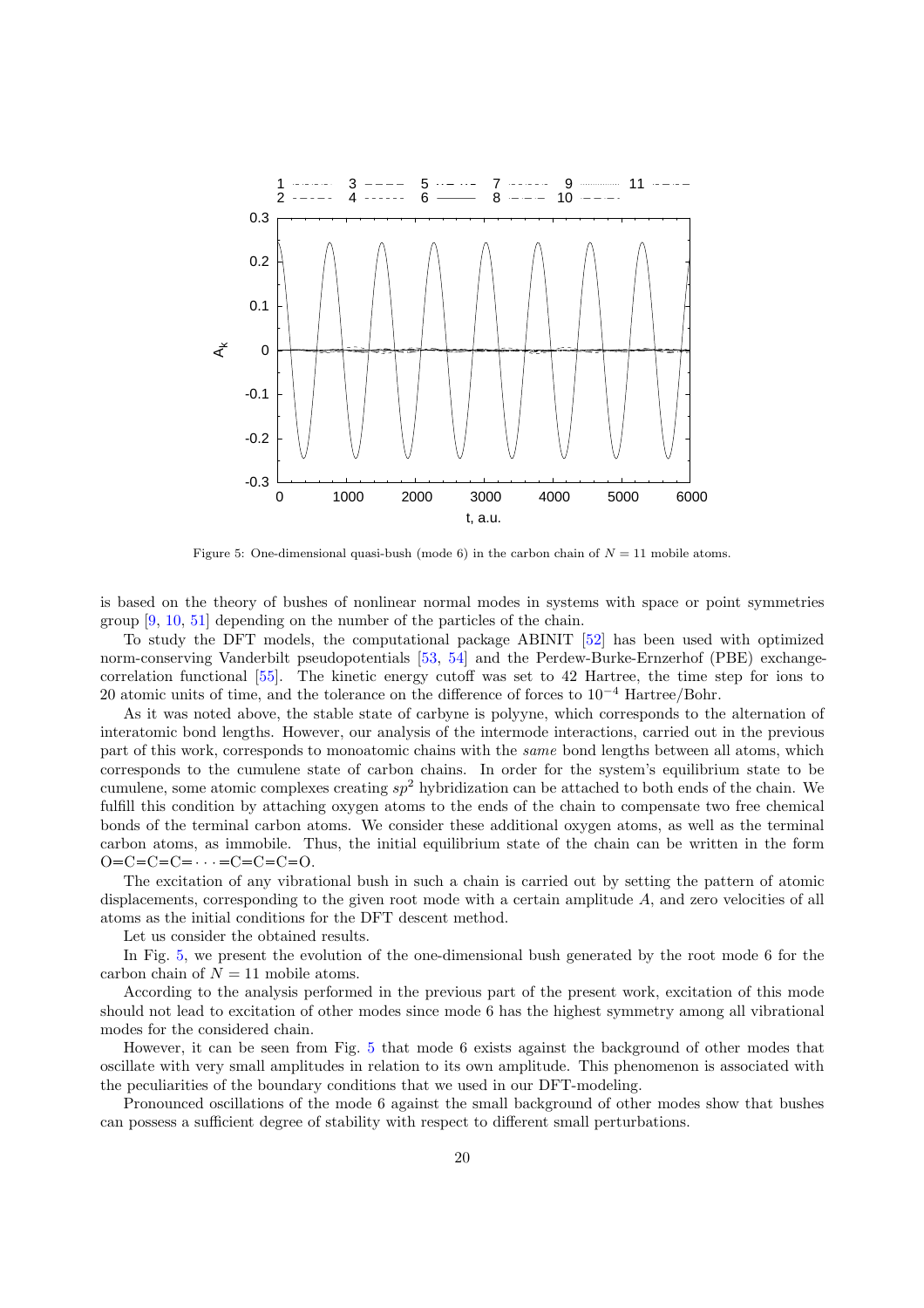

<span id="page-20-0"></span>Figure 6: The amplitude-frequency diagram  $\omega(A)$  of the one-dimensional bush (mode 6) in the carbon chain with  $N = 11$ atoms from DFT-modelling (points; bottom and left axes) in comparison with corresponding diagram of the same bush for the L-J model (dashed line; top and right axes).

Vibrational background that is shown in Fig. [5](#page-19-0) corresponds to the thermal noise with  $T = 1.1$  K.

Strictly speaking, we have in Fig. [5](#page-19-0) not an exact bush, but some one-dimensional quasi-bush. Oscillations of the mode 6 are slightly modulated by a vibrational background of other modes, but this does not destroy the discussed quasi-bush.

The Lennard-Jones model provides a very good approximation to the amplitude-frequency diagram obtained in the framework of the density functional theory. This fact is evident from Fig. [6](#page-20-0) where we show points of the amplitude-frequency diagram for mode 6 obtained using DFT calculations for the carbon chain with  $N = 11$  mobile atoms, which, after the appropriate scaling, were superimposed on the curve of the amplitude-frequency diagram in dimensionless units for the corresponding L-J chain (it was already shown in Fig. [3\)](#page-15-0). Dimensionless units are shown against the top horizontal and the right vertical axes. Dimensional data obtained as the result of DFT calculations are plotted against the bottom horizontal and the left vertical axes.

In Fig. [7,](#page-21-0) we demonstrate the time evolution of the two-dimensional quasi-bush formed from modes 4 and 8 for the carbyne chain of  $N = 11$  mobile atoms. At the initial instant, only the root mode 4 was excited, which involves the secondary mode 8 into the vibrational process. The latter mode has the same symmetry as mode 4 and, therefore, may itself be the root mode of the same bush.

It can be seen from Fig. [7](#page-21-0) that the secondary mode has a smaller amplitude compared to the root mode. This is due to the way in which this bush was excited.

It should be noted that our two-dimensional bush, as well as any other bush as a single dynamical object, can be excited by setting arbitrary amplitudes of all its modes. Certainly, the value of these amplitudes and, therefore, the energy of the initial excitation cannot be arbitrarily large—they should not lead to the loss of stability of the considered bush [\[7\]](#page-22-6).

In conclusion, we would like to note that this work was not aimed at a detailed study of the bushes of nonlinear vibrational modes in carbynes. Our goal was to show that bushes of the considered type for monoatomic chains with fixed boundary conditions can really exist in the framework of the DFT approach.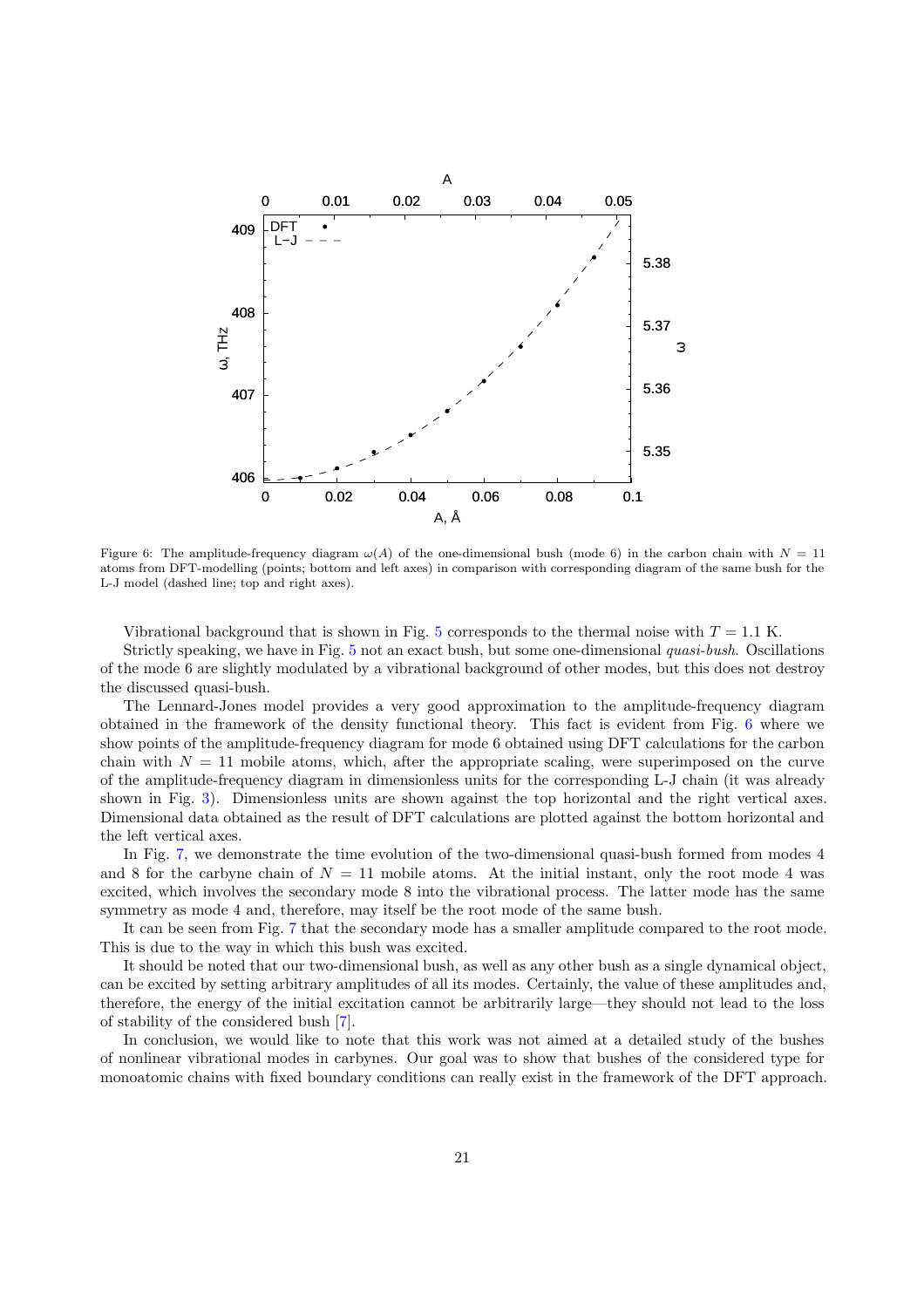

<span id="page-21-0"></span>Figure 7: Time evolution of two-dimensional quasi-bush (modes 4 and 8) in the carbon chain with  $N = 11$  mobile atoms.

# 9. Summary

The traditional approach to the study of nonlinear dynamics of atomic systems starts with the harmonic approximation, after which the influence of different types of weak anharmonisms on the considered phenomenon is investigated. It was in this direction that the classic work [\[2\]](#page-22-1) of Fermi, Pasta, and Ulam (FPU) was carried out, which actually led to the beginning of rapid development of the modern nonlinear dynamics. Within the framework of the above approach, the analysis of intermode interactions in the one-dimensional FPU chains allowed Zabusky and Kruskal to introduce the concept of solitons [\[4\]](#page-22-3).

However, in these and many other works devoted to the dynamics of the FPU chains, the *symmetry* aspects of intermode interactions were not investigated.

On the other hand, in our works [\[7,](#page-22-6) [8](#page-22-7)], bushes of nonlinear vibrational modes of different symmetry were found for the case of the FPU chains with periodic boundary conditions. These results were obtained with the aid of the general theory of bushes of nonlinear normal modes developed in [\[9](#page-22-8), [10](#page-22-9)].

In the geometric sense, each bush defines an invariant manifold of the considered system on which some exact solution of the original nonlinear problem lies. In the dynamical sense, every bush represents a set of nonlinear modes that do not change over time, but the amplitudes of these modes change since they exchange energy with each other. The full bush energy is conserved because it is not transferred to the modes that don't belong to the given bush.

In this paper, we present a detailed consideration of the bushes of the vibrational modes in the monoatomic chains with fixed ends. In particular, we have proved some theorems that form the foundation for the methods of their construction.

Selection rules for energy exchange between modes of different symmetry are found. It is proved that these selection rules, based on studies of normal modes, i.e., for the atomic oscillations with small amplitudes, are also valid for the case of large amplitudes. Being obtained only from the analysis of the considered systems' symmetry, these selection rules can be applied to the chains with any type of interatomic interactions. We have demonstrated this conclusion for the Fermi-Pasta-Ulam chains and for the Lennard-Jones chains. It is important to emphasize that discussed selection rules are valid for vibrations with arbitrary amplitudes, and bushes of nonlinear normal modes form a class of exact solutions beyond any perturbation theory.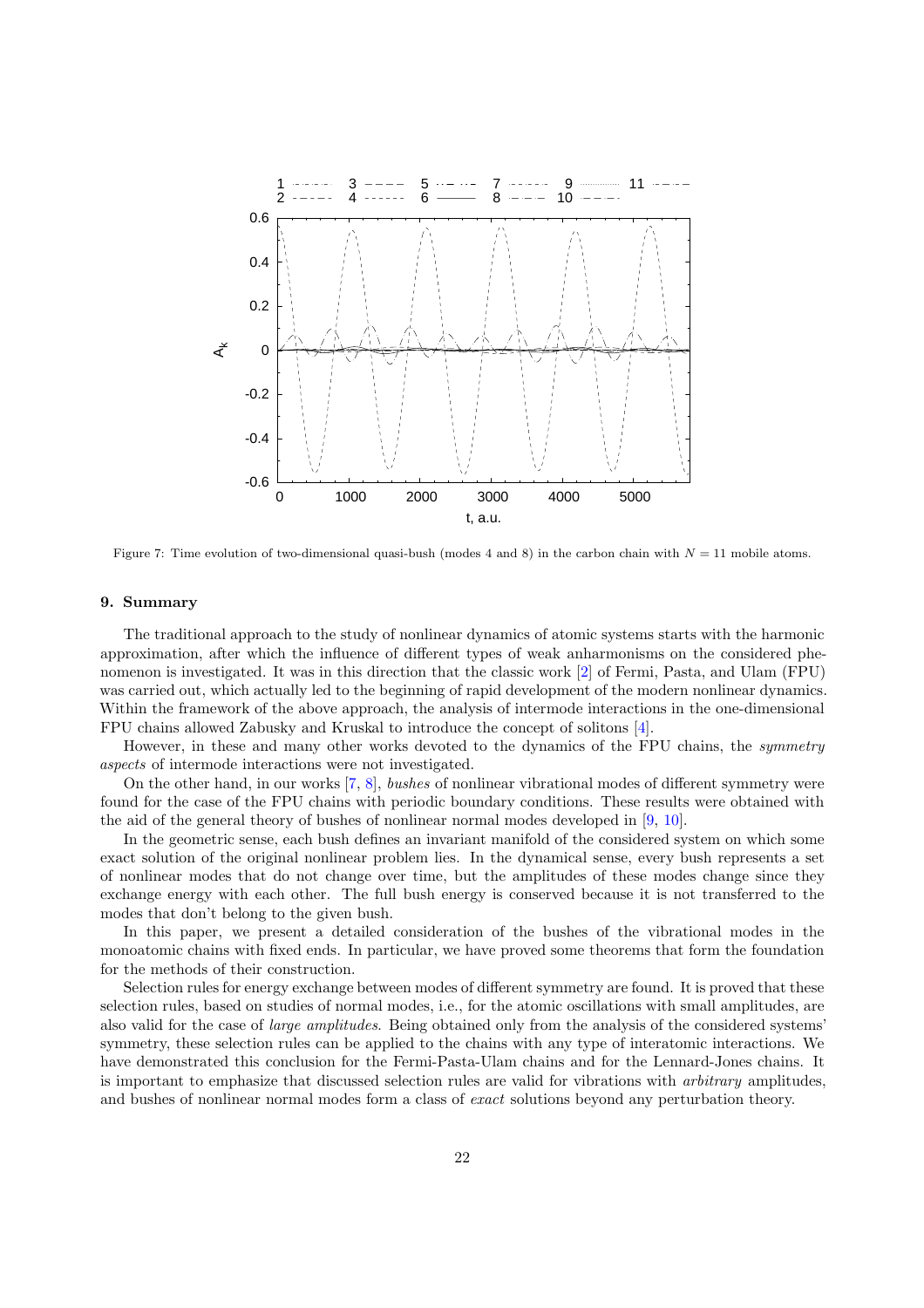Our attempt to construct bushes of nonlinear modes for monoatomic chains with the fixed ends within the framework of the density functional theory led to the discovery of dynamical objects that can be called quasi-bushes. Each quasi-bush differs from the exact one in that it exists against the background of small vibrations of other modes, which don't belong to the given bush. This background can be considered as an analogue to a low-temperature thermal noise. A more detailed study of the bushes of nonlinear modes with the aid of the density functional theory will be published elsewhere.

## Acknowledgments

The study was financially supported by the Ministry of Science and Higher Education of the Russian Federation [State task in the field of scientific activity, scientific project No. 0852-2020-0032 (BAS0110/20- 3-08IF)]. We are sincerely grateful to N. V. Ter-Oganessian for useful discussions.

#### References

- <span id="page-22-0"></span>[1] J. A. Reissland, The Physics of Phonons, Wiley, London, 1973.
- <span id="page-22-1"></span>[2] E. Fermi, J. Pasta, S. M. Ulam, Studies of nonlinear problems. I, Technical Report LA-1940, also in *Enrico Fermi:* Collected Papers, Vol. 2, edited by E. Amaldi, H. L. Anderson, E. Persico, E. Segré, and A. Wattenberg (University of Chicago Press, Chicago, 1965) pp. 978–988. (May 1955).
- <span id="page-22-2"></span>[3] N. J. Zabusky, Computational synergetics and mathematical innovation, J. Comput. Phys. 43 (2) (1981) 195–249. [doi:10.1016/0021-9991\(81\)90120-0](https://doi.org/10.1016/0021-9991(81)90120-0).
- <span id="page-22-3"></span>[4] N. J. Zabusky, M. D. Kruskal, Interaction of "solitons" in a collisionless plasma and the recurrence of initial states, Phys. Rev. Lett. 15 (6) (1965) 240–243. [doi:10.1103/PhysRevLett.15.240](https://doi.org/10.1103/PhysRevLett.15.240).
- <span id="page-22-4"></span>[5] R. M. Miura, Korteweg-de Vries equation and generalizations. I. A remarkable explicit nonlinear transformation, J. Math. Phys. 9 (8) (1968) 1202–1204. [doi:10.1063/1.1664700](https://doi.org/10.1063/1.1664700).
- <span id="page-22-5"></span>[6] N. J. Zabusky, Fermi-Pasta-Ulam, solitons and the fabric of nonlinear and computational science: History, synergetics, and visiometrics, Chaos 15 (1) (2005) 015102. [doi:10.1063/1.1861554](https://doi.org/10.1063/1.1861554).
- <span id="page-22-6"></span>[7] G. M. Chechin, N. V. Novikova, A. A. Abramenko, Bushes of vibrational modes for Fermi-Pasta-Ulam chains, Physica D 166 (3-4) (2002) 208–238. [doi:10.1016/S0167-2789\(02\)00430-X](https://doi.org/10.1016/S0167-2789(02)00430-X).
- <span id="page-22-7"></span>[8] G. M. Chechin, D. S. Ryabov, K. G. Zhukov, Stability of low-dimensional bushes of vibrational modes in the Fermi-Pasta-Ulam chains, Physica D 203 (3-4) (2005) 121–166. [doi:10.1016/j.physd.2005.03.009](https://doi.org/10.1016/j.physd.2005.03.009).
- <span id="page-22-8"></span>[9] V. P. Sakhnenko, G. M. Chechin, Symmetrical selection rules in nonlinear dynamics of atomic systems, Physics Doklady 38 (5) (1993) 219–221.
- <span id="page-22-9"></span>[10] G. M. Chechin, V. P. Sakhnenko, Interactions between normal modes in nonlinear dynamical systems with discrete symmetry. Exact results, Physica D 117 (1-4) (1998) 43–76. [doi:10.1016/S0167-2789\(98\)80012-2](https://doi.org/10.1016/S0167-2789(98)80012-2).
- <span id="page-22-10"></span>[11] A. M. Lyapunov, The General Problem of the Stability of Motion, Taylor & Francis, London, 1992.
- <span id="page-22-11"></span>[12] L. D. Landau, E. M. Lifshitz, Course of Theoretical Physics. Vol. 5: Statistical Physics., 3rd Edition, Pergamon Press, Oxford, 1980.
- <span id="page-22-12"></span>[13] E. P. Wigner, Über de elastischen Eigenschwingungen symmetrischer Systeme. (German) [On elastic oscillations of symmetric systems], in: Nachrichten der Gesellschaft der Wissenschaften zu Göttingen, Mathematisch-Physikalische Klasse, 1930, pp. 133–146.
- <span id="page-22-13"></span>[14] G. M. Chechin, A. V. Gnezdilov, M. Y. Zekhtser, Existence and stability of bushes of vibrational modes for octahedral mechanical systems with Lennard–Jones potential, Int. J. Non-Linear Mechanics 38 (10) (2003) 1451–1472. [doi:10.1016/S0020-7462\(02\)00081-1](https://doi.org/10.1016/S0020-7462(02)00081-1).
- <span id="page-22-15"></span>[15] G. Chechin, D. Ryabov, S. Shcherbinin, Nonlinear normal mode interactions in the  $SF<sub>6</sub>$  molecule studied with the aid of density functional theory, Phys. Rev. E 92 (1) (2015) 012907. [doi:10.1103/PhysRevE.92.012907](https://doi.org/10.1103/PhysRevE.92.012907).
- <span id="page-22-17"></span>[16] G. M. Chechin, D. A. Sizintsev, O. A. Usoltsev, Nonlinear atomic vibrations and structural phase transitions in strained carbon chains, Computational Materials Science 138 (2017) 353–367. [doi:10.1016/j.commatsci.2017.07.004](https://doi.org/10.1016/j.commatsci.2017.07.004).
- [17] G. M. Chechin, D. S. Ryabov, S. A. Shcherbinin, Large-amplitude in-plane atomic vibrations in strained graphene monolayer: Bushes of nonlinear normal modes, Letters on Materials 7 (4) (2017) 367–372. [doi:10.22226/2410-3535-2017-4-367-372](https://doi.org/10.22226/2410-3535-2017-4-367-372).
- <span id="page-22-16"></span>[18] G. Chechin, D. Ryabov, S. Shcherbinin, Large-amplitude periodic atomic vibrations in diamond, Journal of Micromechanics and Molecular Physics 03 (01n02) (2018) 1850002. [doi:10.1142/S2424913018500029](https://doi.org/10.1142/S2424913018500029).
- [19] E. A. Korznikova, S. A. Shcherbinin, D. S. Ryabov, G. M. Chechin, E. G. Ekomasov, E. Barani, K. Zhou, S. V. Dmitriev, Delocalized nonlinear vibrational modes in graphene: Second harmonic generation and negative pressure, Phys. Status Solidi B 256 (1) (2019) 1800061. [doi:10.1002/pssb.201800061](https://doi.org/10.1002/pssb.201800061).
- [20] S. A. Shcherbinin, M. N. Semenova, A. S. Semenov, E. A. Korznikova, G. M. Chechin, S. V. Dmitriev, Dynamics of a three-component delocalized nonlinear vibrational mode in graphene, Physics of the Solid State 61 (11) (2019) 2139–2144. [doi:10.1134/S1063783419110313](https://doi.org/10.1134/S1063783419110313).
- <span id="page-22-14"></span>[21] D. S. Ryabov, G. M. Chechin, A. Upadhyaya, E. A. Korznikova, V. I. Dubinko, S. V. Dmitriev, Delocalized nonlinear vibrational modes of triangular lattices, Nonlinear Dynamics 102 (4) (2020) 2793–2810. [doi:10.1007/s11071-020-06015-5](https://doi.org/10.1007/s11071-020-06015-5).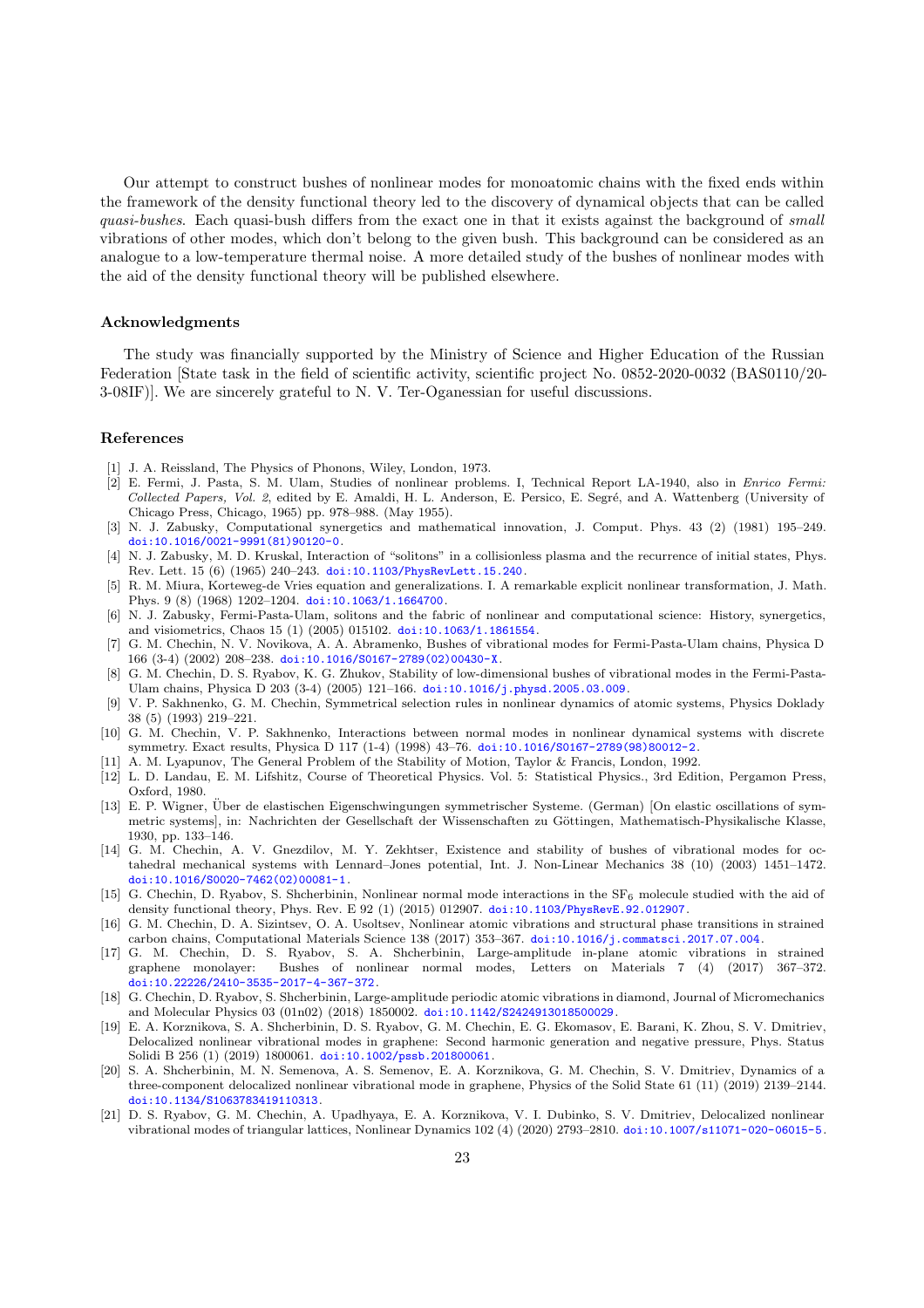- <span id="page-23-0"></span>[22] P. Poggi, S. Ruffo, Exact solutions in the FPU oscillator chain, Physica D 103 (1-4) (1997) 251–272. [doi:10.1016/S0167-2789\(96\)00262-X](https://doi.org/10.1016/S0167-2789(96)00262-X).
- <span id="page-23-1"></span>[23] S. Shinohara, Low-dimensional solutions in the quartic Fermi-Pasta-Ulam system, J. Phys. Soc. Jpn. 71 (8) (2002) 1802. [doi:10.1143/JPSJ.71.1802](https://doi.org/10.1143/JPSJ.71.1802).
- [24] S. Shinohara, Low-dimensional subsystems in anharmonic lattices, Prog. Theor. Phys. Supplement 150 (2003) 423–434. [doi:10.1143/PTPS.150.423](https://doi.org/10.1143/PTPS.150.423).
- [25] K. Yoshimura, Modulational instability of zone boundary mode in nonlinear lattices: Rigorous results, Phys. Rev. E 70 (1) (2004) 016611. [doi:10.1103/PhysRevE.70.016611](https://doi.org/10.1103/PhysRevE.70.016611).
- <span id="page-23-2"></span>[26] A. Cafarella, M. Leo, R. A. Leo, Numerical analysis of the one-mode solutions in the Fermi-Pasta-Ulam system, Phys. Rev. E 69 (4) (2004) 046604. [doi:10.1103/PhysRevE.69.046604](https://doi.org/10.1103/PhysRevE.69.046604).
- <span id="page-23-3"></span>[27] B. Rink, Symmetry and resonance in periodic FPU chains, Commun. Math. Phys. 218 (3) (2001) 665–685. [doi:10.1007/s002200100428](https://doi.org/10.1007/s002200100428).
- <span id="page-23-4"></span>[28] B. Rink, Symmetric invariant manifolds in the Fermi-Pasta-Ulam lattice, Physica D 175 (1-2) (2003) 31–42. [doi:10.1016/S0167-2789\(02\)00694-2](https://doi.org/10.1016/S0167-2789(02)00694-2).
- <span id="page-23-5"></span>[29] G. M. Chechin, D. S. Ryabov, Introduction to the theory of bushes of nonlinear normal modes for studying large-amplitude atomic vibrations in systems with discrete symmetry, Letters on Materials 10 (4) (2020) 523–534. [doi:10.22226/2410-3535-2020-4-523-534](https://doi.org/10.22226/2410-3535-2020-4-523-534).
- <span id="page-23-6"></span>[30] J. E. Lennard-Jones, Cohesion, Proc. Phys. Soc. 43 (5) (1931) 461–482. [doi:10.1088/0959-5309/43/5/301](https://doi.org/10.1088/0959-5309/43/5/301).
- <span id="page-23-7"></span>[31] R. M. Rosenberg, The normal modes of nonlinear n-degree-of-freedom systems, Journal of Applied Mechanics 29 (1) (1962) 7. [doi:10.1115/1.3636501](https://doi.org/10.1115/1.3636501).
- <span id="page-23-8"></span>[32] R. M. Rosenberg, On nonlinear vibrations of systems with many degrees of freedom, in: Adv. Appl. Mech., Vol. 9, Elsevier, 1966, pp. 155–242. [doi:10.1016/S0065-2156\(08\)70008-5](https://doi.org/10.1016/S0065-2156(08)70008-5).
- <span id="page-23-9"></span>[33] W. Kohn, Nobel Lecture: Electronic structure of matter-wave functions and density functionals, Rev. Mod. Phys. 71 (5) (1999) 1253–1266. [doi:10.1103/RevModPhys.71.1253](https://doi.org/10.1103/RevModPhys.71.1253).
- <span id="page-23-10"></span>[34] G. M. Chechin, S. V. Dmitriev, I. P. Lobzenko, D. S. Ryabov, Properties of discrete breathers in graphane from ab initio simulations, Phys. Rev. B 90 (4) (2014) 045432. [doi:10.1103/PhysRevB.90.045432](https://doi.org/10.1103/PhysRevB.90.045432).
- <span id="page-23-11"></span>[35] C. S. Casari, M. Tommasini, R. R. Tykwinski, A. Milani, Carbon-atom wires: 1-D systems with tunable properties, Nanoscale 8 (8) (2016) 4414–4435. [doi:10.1039/c5nr06175j](https://doi.org/10.1039/c5nr06175j).
- <span id="page-23-12"></span>[36] O. Cretu, A. R. Botello-Mendez, I. Janowska, C. Pham-Huu, J.-C. Charlier, F. Banhart, Electrical transport measured in atomic carbon chains, Nano Letters 13 (8) (2013) 3487–3493. [doi:10.1021/nl4018918](https://doi.org/10.1021/nl4018918).
- <span id="page-23-13"></span>[37] A. Chuvilin, J. C. Meyer, G. Algara-Siller, U. Kaiser, From graphene constrictions to single carbon chains, New Journal of Physics 11 (8) (2009) 083019. [doi:10.1088/1367-2630/11/8/083019](https://doi.org/10.1088/1367-2630/11/8/083019).
- <span id="page-23-14"></span>[38] P. Hohenberg, W. Kohn, Inhomogeneous electron gas, Physical Review 136 (3B) (1964) 864–871. [doi:10.1103/PhysRev.136.B864](https://doi.org/10.1103/PhysRev.136.B864).
- <span id="page-23-15"></span>[39] W. Kohn, L. J. Sham, Self-consistent equations including exchange and correlation effects, Physical Review 140 (4A) (1965) 1133–1138. [doi:10.1103/PhysRev.140.A1133](https://doi.org/10.1103/PhysRev.140.A1133).
- <span id="page-23-16"></span>[40] S. Tongay, R. T. Senger, S. Dag, S. Ciraci, Ab-initio electron transport calculations of carbon based string structures, Phys. Rev. Lett. 93 (13) (2004) 136404. [doi:10.1103/PhysRevLett.93.136404](https://doi.org/10.1103/PhysRevLett.93.136404).
- <span id="page-23-22"></span>[41] S. Cahangirov, M. Topsakal, S. Ciraci, Long-range interactions in carbon atomic chains, Phys. Rev. B 82 (19) (2010) 195444. [doi:10.1103/PhysRevB.82.195444](https://doi.org/10.1103/PhysRevB.82.195444).
- <span id="page-23-19"></span>[42] P. B. Sorokin, H. Lee, L. Y. Antipina, A. K. Singh, B. I. Yakobson, Calcium-decorated carbyne networks as hydrogen storage media, Nano Letters 11 (7) (2011) 2660–2665. [doi:10.1021/nl200721v](https://doi.org/10.1021/nl200721v).
- [43] I. E. Castelli, P. Salvestrini, N. Manini, Mechanical properties of carbynes investigated by ab initio total-energy calculations, Phys. Rev. B 85 (21) (2012) 214110. [doi:10.1103/PhysRevB.85.214110](https://doi.org/10.1103/PhysRevB.85.214110).
- [44] M. Liu, V. I. Artyukhov, H. Lee, F. Xu, B. I. Yakobson, Carbyne from first principles: Chain of c atoms, a nanorod or a nanorope, ACS Nano 7 (11) (2013) 10075–10082. [doi:10.1021/nn404177r](https://doi.org/10.1021/nn404177r).
- <span id="page-23-18"></span>[45] V. I. Artyukhov, M. Liu, B. I. Yakobson, Mechanically induced metal-insulator transition in carbyne, Nano Letters 14 (8) (2014) 4224–4229. [doi:10.1021/nl5017317](https://doi.org/10.1021/nl5017317).
- <span id="page-23-20"></span>[46] G. Casillas, A. Mayoral, M. Liu, A. Ponce, V. I. Artyukhov, B. I. Yakobson, M. Jose-Yacaman, New insights into the properties and interactions of carbon chains as revealed by HRTEM and DFT analysis, Carbon 66 (2014) 436–441. [doi:10.1016/j.carbon.2013.09.019](https://doi.org/10.1016/j.carbon.2013.09.019).
- <span id="page-23-21"></span>[47] A. Timoshevskii, S. Kotrechko, Y. Matviychuk, Atomic structure and mechanical properties of carbyne, Phys. Rev. B 91 (24) (2015) 245434. [doi:10.1103/PhysRevB.91.245434](https://doi.org/10.1103/PhysRevB.91.245434).
- [48] A. La Torre, A. Botello-Mendez, W. Baaziz, J. C. Charlier, F. Banhart, Strain-induced metal-semiconductor transition observed in atomic carbon chains, Nature Communications 6 (2015) 6636. [doi:10.1038/ncomms7636](https://doi.org/10.1038/ncomms7636).
- [49] B. SanthiBhushan, A. Srivastava, M. S. Khan, A. Srivastava, S. Goumri-Said, Transport phenomenon in boron-groupV linear atomic chains under tensile stress for nanoscale devices and interconnects: First principles analysis, IEEE Trans. Electron Devices 63 (12) (2016) 4899–4906. [doi:10.1109/TED.2016.2616387](https://doi.org/10.1109/TED.2016.2616387).
- <span id="page-23-17"></span>[50] M. Liu, V. I. Artyukhov, B. I. Yakobson, Mechanochemistry of one-dimensional boron: structural and electronic transitions, Journal of the American Chemical Society 139 (5) (2017) 2111–2117. [doi:10.1021/jacs.6b12750](https://doi.org/10.1021/jacs.6b12750).
- <span id="page-23-23"></span>[51] G. M. Chechin, K. G. Zhukov, Stability analysis of dynamical regimes in nonlinear systems with discrete symmetries, Phys. Rev. E 73 (3) (2006) 036216. [doi:10.1103/PhysRevE.73.036216](https://doi.org/10.1103/PhysRevE.73.036216).
- <span id="page-23-24"></span>[52] X. Gonze, et al., The Abinit project: Impact, environment and recent developments, Computer Physics Communications 248 (2020) 107042. [doi:10.1016/j.cpc.2019.107042](https://doi.org/10.1016/j.cpc.2019.107042).